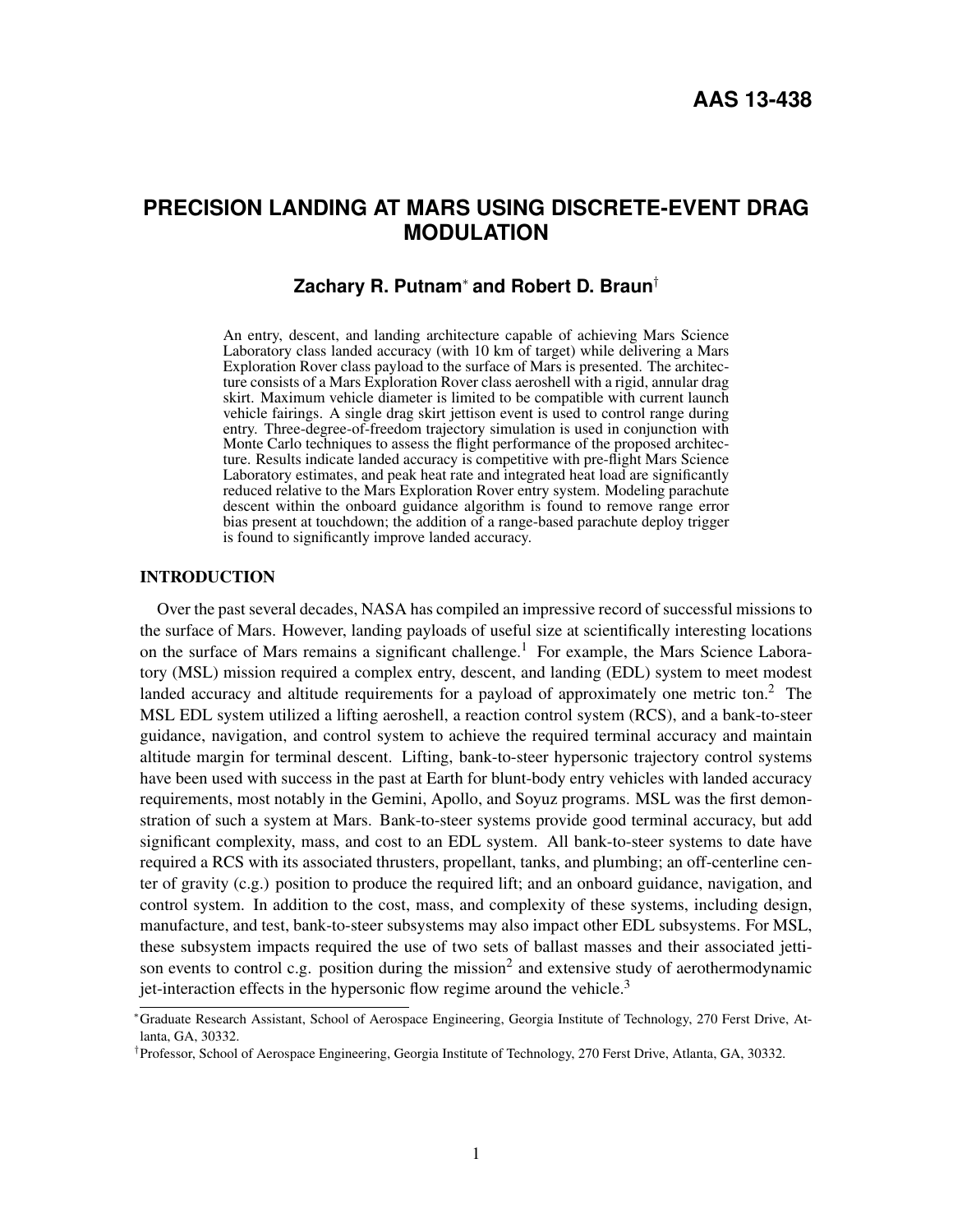This study presents a simpler EDL architecture for precision landing on the surface of Mars: discrete-event, drag-only trajectory control, achieved through a one-time drag area jettison event. The jettison event instantly changes the vehicle ballistic coefficient,  $\beta$ .\*  $\beta$  is defined by Eq. [\(1\)](#page-1-1), and may be thought of as the ratio of inertial to aerodynamic forces. The jettison event adjusts the ratio of inertial to aerodynamic forces by changing  $\beta$  so that the desired range is flown. The timing of this event is selected in real time by the onboard guidance system using available navigation data. This architecture does not require any vehicle attitude maneuvers during EDL, eliminating the need for a RCS on the entry vehicle. Additionally, since no lift is required, no c.g. offset is used and the vehicle c.g. may remain on centerline through all mission phases. The ejectable drag area may be rigid and deployed prior to launch.

<span id="page-1-1"></span>
$$
\beta = \frac{m}{C_D S_{ref}}\tag{1}
$$

While drag modulation as a means of trajectory control for EDL systems is not a new idea, only a limited number of studies on drag modulation are available in the literature. Levy determined a closed-form solution using drag modulation to limit the rate of increase of deceleration during entry.<sup>[4](#page-18-3)</sup> Rose and Hayes evaluated drag modulation as means for orbit phasing and entry target-ing.<sup>[5](#page-18-4)</sup> Kuo et al. examined the use of drag modulation to track reference trajectories for ballistic missiles.<sup>[6](#page-18-5)</sup> These studies all assumed drag could be controlled continuously within a given interval. Discrete-event drag modulation has been studied for planetary aerocapture missions at the concep-tual level;<sup>[7,](#page-19-0)[8,](#page-19-1)[9](#page-19-2)</sup> but only a few studies address realistic guided system performance.<sup>[10,](#page-19-3) [11,](#page-19-4) [12](#page-19-5)</sup> This study seeks to extend discrete-event drag modulation systems to EDL at Mars.

The goal of this study is to show that MSL-class landed accuracies (landing within 10 km of a target) is feasible for a Mars Exploration Rover (MER) class entry mass (830 kg) using discrete-event drag modulation with a rigid drag skirt whose maximum diameter is restricted to be compatible with current launch vehicle fairing diameters. The analyses presented focus on trajectory performance, including terminal accuracy, peak deceleration, peak heat rate, integrated heat load, and parachute deploy conditions.

#### SYSTEM CONCEPT

An EDL architecture is envisioned which is capable of delivering an MER-class payload to the surface of Mars with MSL-class accuracy using discrete-event drag modulation. The simplest method of drag modulation is utilized: a one-time discrete change in drag area, achieved by jettisoning a rigid, annular forebody heat shield skirt. The jettison point is selected in real time by the onboard guidance algorithm, using inertial measurement unit (IMU) measurements, to achieve the desired range; crossrange errors are not controlled.

#### Vehicle Configuration

The proposed EDL architecture is comprised of four major parts: a MER-class aeroshell, a rigid annular heat shield extension, a 14 m diameter MER-class supersonic disk-gap-band (DGB) parachute,<sup>[1](#page-18-0)</sup> and an airbag landing system. The MER-class aeroshell is a 2.65 m diameter 70-deg sphere cone with a nose radius of  $0.66$  m.<sup>[13](#page-19-6)</sup> The rigid heat shield extension, or drag skirt, is shaped to maintain the 70-deg sphere cone geometry while increasing the outer diameter from 2.65 m to

<span id="page-1-0"></span><sup>∗</sup>A section on mathematical notation is provided in the sequel.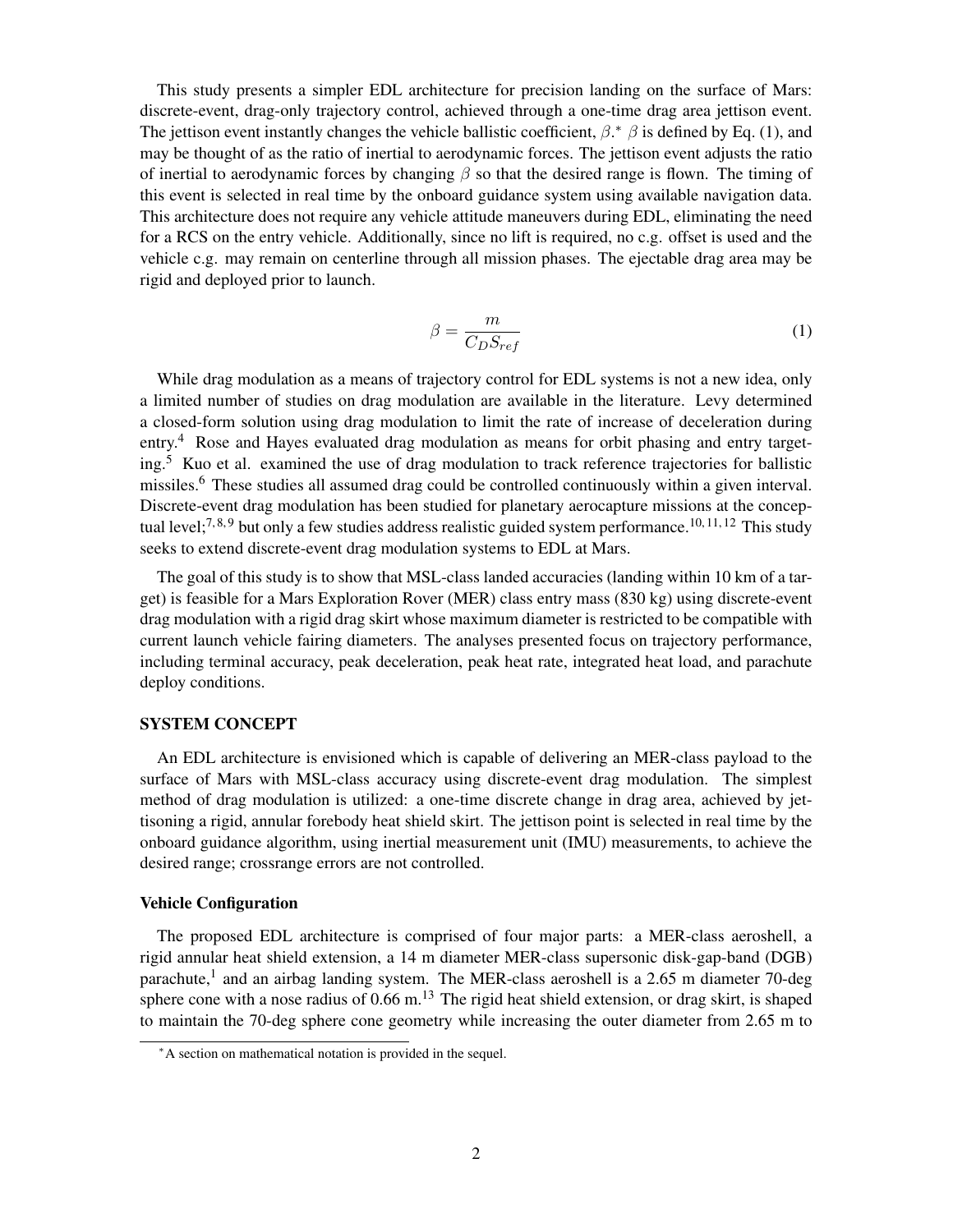4.5 m. This outer diameter allows the vehicle to fit within current 5 m diameter launch fairings in its entry configuration (see Figure [1\)](#page-3-0), eliminating the need for in-space deployment events prior to atmospheric entry at Mars. The total vehicle entry mass is 950 kg, composed of an 830 kg MER entry vehicle and a 150 kg drag skirt. The mass of the drag skirt was approximated using the areal mass of the MER heat shield. This drag skirt mass estimate is likely conservative, because the skirt is not part of the primary structure or load path, and because heat rates are significantly lower for this EDL architecture relative to MER. Jettison of the drag skirt is accomplished by three sets of redundant pyrotechnic separation bolts. The MER-sized aeroshell  $\beta$  is significantly higher than the three expended drag skirt segments, aiding in performance of a reliable separation and decreasing re-contact risk.

Drag skirt jettison and parachute deploy are commanded by the onboard guidance, navigation, and control system. The navigation system is anticipated to be a strap-down inertial system, with a state update provided immediately prior to entry by the Deep Space Network (DSN) using standard high-accuracy state determination techniques, such as Delta Differenced One-way Range measure-ments.<sup>[14](#page-19-7)</sup> Prototype guidance and targeting algorithms are discussed below.

The entry sequence for the system concept is shown in Figure [2.](#page-3-1) Prior to entry interface (EI), a final navigation state update is received from the DSN and the cruise stage is jettisoned. The vehicle then enters the atmosphere and begins the  $low-\beta$  deceleration phase. The onboard guidance algorithm determines when to jettison the rigid heat shield skirt based on onboard IMU data. Peak heating and peak deceleration may occur either before or after jettison depending on day-of-flight dispersions. At jettison, the vehicle  $\beta$  immediately rises. The vehicle continues to decelerate in the high- $\beta$  phase to the proper parachute deploy conditions. The supersonic parachute is then deployed and the vehicle descends to terminal descent initiation and touchdown.

#### Real-time Guidance and Targeting Algorithm

During atmospheric entry, the onboard guidance algorithm uses data from the navigation system to determine when to jettison the drag skirt and deploy the parachute. This strategy allows the vehicle to select the proper jettison and deploy points based on day-of-flight conditions. Three different modes of the guidance algorithm were evaluated (see Figure [3\)](#page-4-0). Mode 1 targets the parachute deploy point. Mode 2 models the parachute descent phase, enabling the algorithm to target the touchdown point. For modes 1 and 2, the parachute is deployed at a preset velocity. Mode 3 uses a range-based parachute deploy trigger to reduce range error at touchdown, effectively creating a two-stage drag modulation system.

After EI, the guidance algorithm begins targeting once the sensible atmosphere has been reached, defined by sensed accelerations greater than  $0.5 \text{ m/s}^2$ . Targeting is performed with a numeric predictor-corrector (NPC). The NPC determines the drag skirt jettison time that nulls the terminal range error, subject to a minimum velocity jettison limit. This minimum jettison velocity is chosen to provide a minimum of 60 m/s between jettison and parachute deploy. Guidance execution terminates after parachute deploy.

The guidance target is input as a set of geodetic latitude-longitude coordinates. At initialization, these coordinates are transformed into a planet-centered inertial position vector. Current target position is then estimated based on the initial target position, the estimated time of flight computed by the predictor, and the planet rotation rate.

The guidance predictor models Mars as an oblate spheroid with inverse-square gravity includ-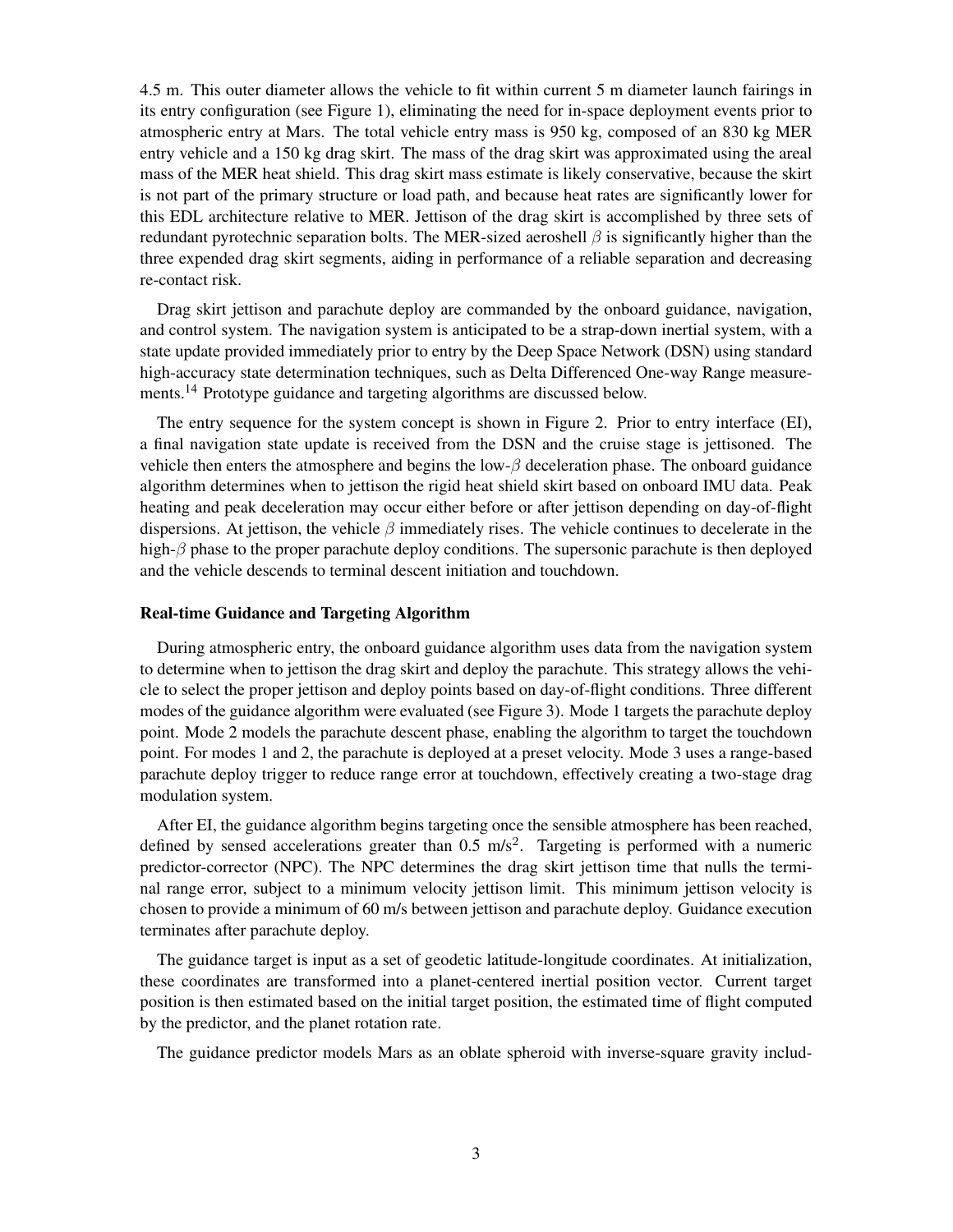

<span id="page-3-0"></span>Figure 1. The system concept consists of a MER-class aeroshell and cruise stage with a rigid heat shield extension; the concept fits within a standard 5 m launch fairing.



<span id="page-3-1"></span>Figure 2. Discrete-event drag modulation concept EDL sequence.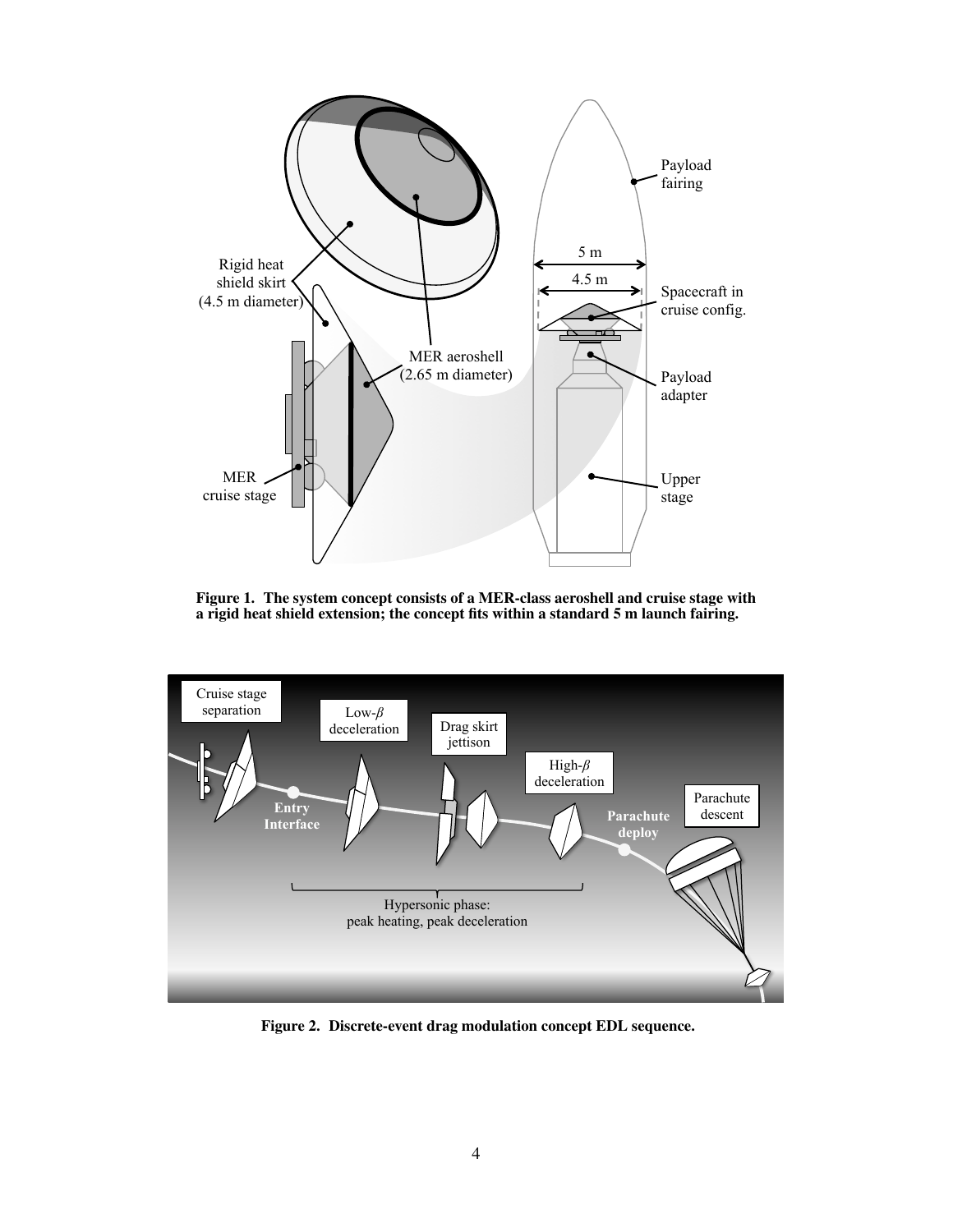

<span id="page-4-0"></span>Figure 3. Guidance and targeting modes.

ing J2 oblateness effects and a nominal altitude-density atmosphere table. The vehicle is modeled as a point mass that generates only drag. Vehicle and parachute drag are modeled with constant  $C<sub>D</sub>$  values. The predictor integrates the three-degree-of-freedom equations of motion using a 4thorder Runge-Kutta method. While the bulk of the integration is performed with a constant time step of 1 s, the time steps immediately adjacent to the jettison event are adjusted such that the jettison occurs a major integration step. This method enhances the accuracy and stability of the prediction without significantly increasing the computational time. Protection is provided for offnominal cases through a integration time limit and minimum and maximum altitude bounds. For mode 1, prediction is terminated at parachute deploy. For modes 2 and 3, the predictor models the parachute descent phase assuming a preset parachute deploy velocity and terminates at touchdown. For mode 3, after drag skirt jettison, the predictor continues to run, terminating at touchdown, but the parachute is now deployed at a velocity determined by the corrector.

In all three algorithm modes, the corrector utilizes the terminal states computed by the predictor to determine when the drag skirt should be jettisoned to satisfy the terminal range error tolerance. First, the corrector computes the terminal range error from the estimated target position and the predicted terminal vehicle position. If the computed range error is less than the tolerance, the jettison time and corresponding range error are stored and the NPC terminates. If the range error is greater than the tolerance and no previous (jettison time, range error) prediction pairs exist, the corrector adjusts the jettison time in the direction of the range error and recomputes the range error with the updated jettison time estimate. If the range error is greater than the tolerance, and a previous prediction pair exists, the corrector attempts to jump to the solution using a linear fit of the two available points. The linear curve fit computation includes divide-by-zero protection. The predictor is then re-run with the updated jettison time. This process repeats until either the range error tolerance is satisfied or the NPC iteration limit is reached. For mode 3, a similar corrector algorithm is used after drag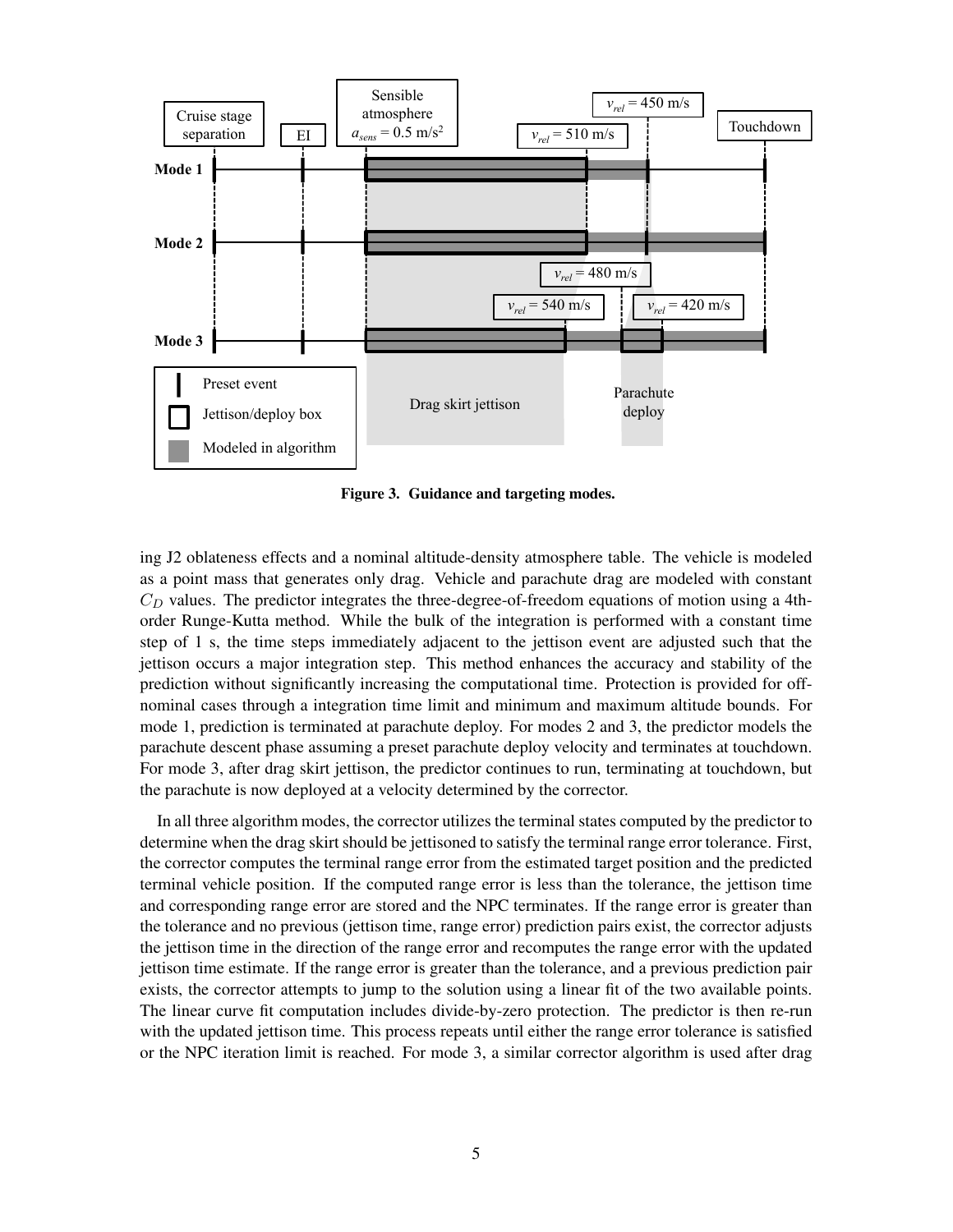skirt jettison to determine the parachute deploy velocity that nulls the range error at touchdown.

The guidance algorithm estimates a constant-bias atmospheric density correction factor at the start of each guidance cycle. This estimation accounts for day-of-flight variability in the Mars atmosphere and is required to achieve accurate terminal state predictions. The correction factor is computed from navigated acceleration and velocity and an onboard table look-up atmosphere model. The current estimate of the density is determined from Eq. [\(2\)](#page-5-0), where  $a_{axial}$  is the acceleration due to drag in the axial direction and  $v_{wind}$  is the magnitude of the wind-relative velocity vector. Neither of these quantities are available directly in the absence of a flush air data system, so they are approximated with the sensed acceleration magnitude and the planet-relative velocity magnitude, respectively. The density correction factor relative to the onboard model is then computed. Using a factor allows the predictor to update the onboard atmosphere model by multiplying it by a constant parameter. To improve the estimate, the factor is limited to minimum and maximum values and filtered with previous values using a low-pass filter. A filter gain of 0.05 provides a balance between reducing noise and capturing short-period changes in the atmosphere relative to the onboard model. The bounded, filtered estimate is then stored for use by the predictor.

<span id="page-5-0"></span>
$$
\rho_{est} = \frac{2ma_{axial}}{v_{wind}^2 S_{ref} C_A} \tag{2}
$$

Two different parachute deploy triggers were evaluated: a velocity trigger (modes 1 and 2) and a range-based trigger (mode 3). The velocity trigger deploys the parachute at a pre-set planet-relative velocity of 450 m/s. This type of trigger was used on the Phoenix and MSL missions.<sup>[15](#page-19-8)</sup> The deploy velocity was selected to ensure compliance with the MER DGB parachute deployment box.<sup>[16](#page-19-9)</sup> The range-based trigger utilizes the predictor-corrector discussed above to determine the parachute deploy velocity which minimizes the range error at touchdown. The range-based trigger deploy velocity is restricted to values between 420 and 480 m/s. The lower velocity bound was selected to ensure at least 70 s were available for terminal descent, similar to Mars Pathfinder.<sup>[17,](#page-19-10) [18](#page-19-11)</sup> The upper velocity was selected to limit Mach number and dynamic pressure at deploy to the MER parachute deployment box.<sup>[16](#page-19-9)</sup>

The algorithm is run at 0.5 Hz to minimize its computational load on the flight computer. Guidance parameters may be adjusted to reduce the computational resource requirements of the algorithm as required, including the call rate, internal iteration limit, the nominal prediction time step, and the size of the onboard atmosphere table. Future design studies should examine trade-offs with respect to these settings between improved performance at higher rates and fidelities and reduced computational load at lower rates and fidelities.

## METHODS AND ASSUMPTIONS

## Trajectory Simulation

A three-degree-of-freedom trajectory simulation was used to evaluate flight performance of the proposed EDL system concept. The simulation is written in Matlab and is autocoded to C and compiled to improve execution speed. A constant time step 4th-order Runge-Kutta technique is used to integrate the equations of motion at 100 Hz.

Table [1](#page-6-0) summaries the relevant parameters used to characterize the Mars environment. The Mars atmosphere is modeled using Mars-GRAM 2010.<sup>[19](#page-19-12)</sup> Atmospheric data is generated as a function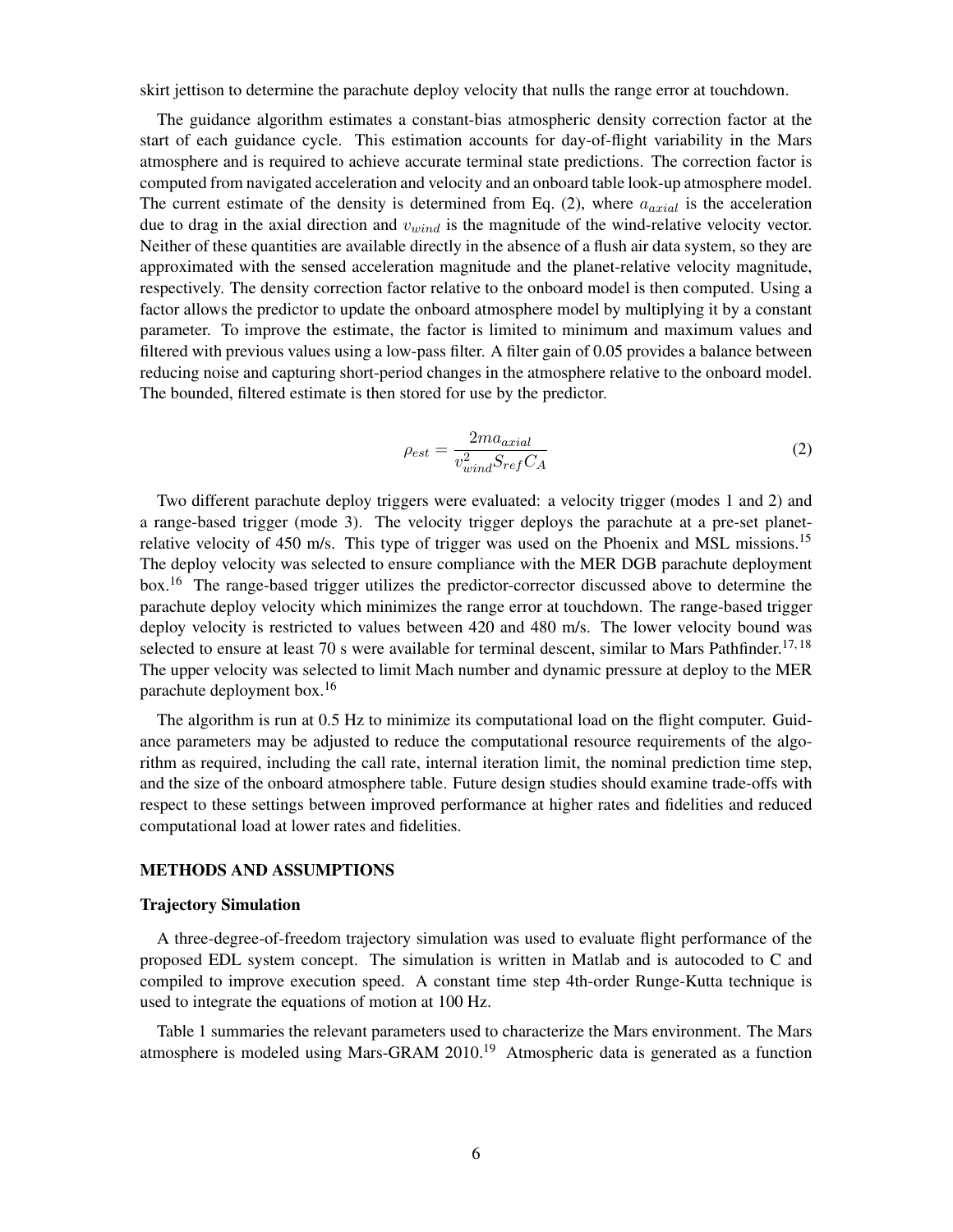| Property                  | Value                                         |
|---------------------------|-----------------------------------------------|
| Equatorial radius         | 3396.2 km                                     |
| Polar radius              | 3376.2 km                                     |
| Gravitational parameter   | $4.283 \times 10^{13} \text{ m}^3/\text{s}^2$ |
| J2 perturbation           | $1.9605 \times 10^{-3}$                       |
| Mars-GRAM date, time      | 6 August 2012, 5:17 UTC                       |
| Mars-GRAM dusttau         | 0.3                                           |
| Ratio of specific heats   | 1.2941                                        |
| Sutton-Graves coefficient | $1.898 \times 10^{-4}$ kg <sup>0.5</sup> /m   |

<span id="page-6-0"></span>Table 1. Mars Properties

of altitude at the equator for the same day MSL landed using default Mars-GRAM settings. The surface of Mars is modeled as an oblate spheroid. Gravity is modeled as an inverse-square relation with J2 oblateness effects. Convective stagnation point heat rates are estimated using the Sutton-Graves relation.<sup>[20](#page-19-13)</sup> Radiative heating is assumed to be negligible for the entry velocities and energies considered in this study. $21$ 

The vehicle is modeled as a point mass. The drag skirt jettison event is accompanied by a step change in the vehicle mass and aerodynamic reference area. Tables of aerodynamic coefficients were generated for a 70-deg sphere cone as a function of Mach number and angle-of-attack using CBAero.<sup>[22](#page-19-15)</sup> The aerodynamic coefficients are assumed to be constant across the jettison event, since the overall shape of the vehicle remains a 70-deg sphere cone, although aerodynamic forces change drastically due to the reduction in aerodynamic reference area. The vehicle is given a constant 2 RPM bank rate to mitigate the integrated effects from lift generated by potential off-centerline c.g. positions. The MER aeroshell nose radius of 0.66 m is used to compute stagnation point heating rates.<sup>[13](#page-19-6)</sup> The parachute drag coefficient is computed as a function of Mach number using data from the MSL program.[23](#page-19-16) Parachute inflation is not modeled; parachute deployment is considered to be instantaneous. Terminal descent and impact attenuation systems are not modeled.

The vehicle flight computer is modeled as collection of rate-differentiated processes. Navigation is run at 40 Hz; the navigation model computes vehicle state information used by guidance and flight control. Guidance runs at 0.5 Hz; it determines the time at which the drag skirt jettison and parachute deployment should occur. Flight control runs at 20 Hz; it continuously checks drag skirt jettison, and then parachute deploy, criteria and issues the jettison and deploy commands when the criteria are satisfied.

The navigation system is modeled as a Markov process. The model generates navigation errors that would be observed if the navigation system performed according to a given set of navigation accuracy requirements. The Markov-process random variable is given by Eq. [\(3\)](#page-6-1), where  $\Delta t$  is the time between measurements;  $\tau$  is the time constant, set to 3600 seconds for this model; and  $\eta_i$  is the noise magnitude at a given time step.

<span id="page-6-1"></span>
$$
x_{i+1} = e^{\left(\frac{-\Delta t}{\tau}\right)} x_i + \eta_i \tag{3}
$$

The incremental error at a given time step,  $e_i$ , is then given by Eq. [\(4\)](#page-6-2), where  $P_{SS}$  is the steady-state error covariance matrix, defined by the required navigation system performance and  $x_i$  is a vector of Markov-process random variables.

<span id="page-6-2"></span>
$$
\mathbf{e}_i = \mathbf{P}_{SS} \mathbf{x}_i \tag{4}
$$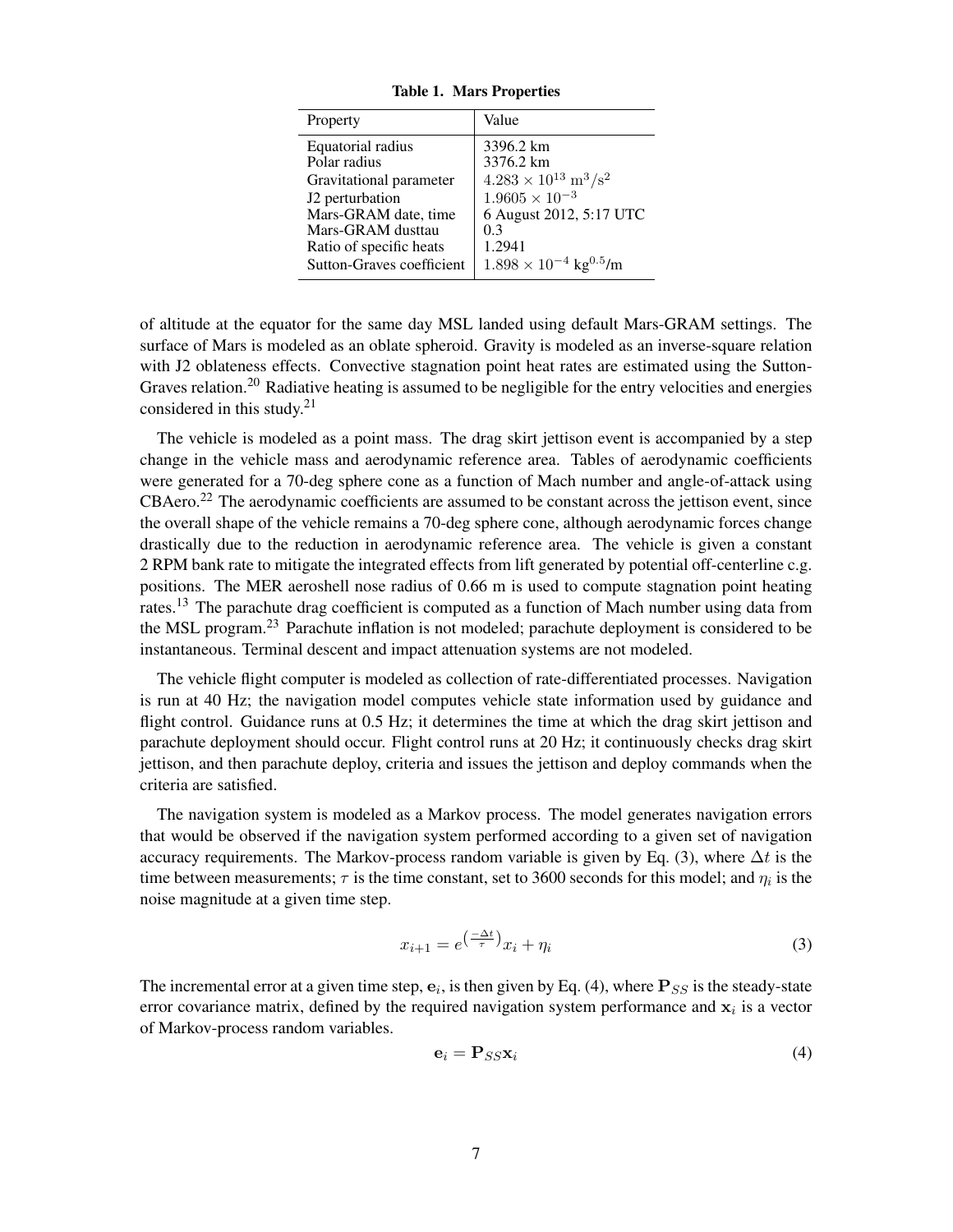Defining  $\eta_i$  as shown in Eq. [\(5\)](#page-7-0) ensures that the knowledge error in the navigation system does not exceed that defined by  $\mathbf{P}_{SS}$ .

<span id="page-7-0"></span>
$$
\eta_i = 1 - e^{\left(\frac{-2\Delta t}{\tau}\right)}\tag{5}
$$

The incremental errors are then applied to the inertial position, velocity, and acceleration truth state vectors generated from the equations of motion to determine the current navigated vehicle state, as shown in Eq. [6.](#page-7-1) This navigated vehicle state is then used to compute state quantities required for the guidance algorithm.

<span id="page-7-1"></span>
$$
\begin{bmatrix} \mathbf{r} \\ \mathbf{v} \\ \mathbf{a} \end{bmatrix}_{nav,i} = \mathbf{e}_i + \begin{bmatrix} \mathbf{r} \\ \mathbf{v} \\ \mathbf{a} \end{bmatrix}_{truth,i}
$$
(6)

## Uncertainty Analysis

Monte Carlo simulation techniques were used to evaluate system performance in the presence of day-of-flight dispersions, including state, vehicle, and day-of-flight environmental uncertainties. Uncertainty models are described below; specific model parameters and inputs are given in Table [2.](#page-8-0)

Both delivery and knowledge errors were modeled. Correlated delivery error was modeled using a covariance matrix generated from MSL navigation data.<sup>[14](#page-19-7)</sup> State knowledge error was modeled during entry using the Markov-process navigation error model discussed above. Vehicle aerodynamic properties were varied based on vehicle configuration and flight regime. Uncertainties in aeroshell aerodynamics in the supersonic and hypersonic regimes were modeled with correlated normal dis-tributions.<sup>[24](#page-19-17)</sup> Uncertainty in aeroshell aerodynamics in the subsonic regime was not modeled, as the subsonic aerodynamics are dominated by the parachute. Parachute drag coefficient uncertainty was modeled as a function of Mach number and a uniformly-distributed factor.<sup>[23](#page-19-16)</sup> In addition to aerodynamic coefficients, vehicle angle of attack was dispersed about a nominal of zero degrees and the initial bank angle was dispersed with a uniform distribution over 360 degrees to account for offcenterline c.g. positions. A constant bank rate was used to mitigate the effects of non-zero angles of attack; the constant bank rate was dispersed about its nominal of 2 RPM with a normal distribution. Vehicle mass uncertainty was modeled with a normal distribution. Dispersed atmospheric data were generated using Mars-GRAM  $2010$ <sup>[19](#page-19-12)</sup> The required number of dispersed atmosphere tables were generated offline and stored for use in the Monte Carlo simulation.

## Range Metrics

Downrange and crossrange at the landing site were determined relative to a reference azimuth. The reference azimuth was defined to be the planet-relative azimuth angle of a nominal trajectory at parachute deploy. The reference azimuth and the target landing site define a plane; downrange is then the in-plane distance traveled over the surface of Mars during EDL and crossrange is the outof-plane distance, both relative to the target position. Range over the surface of Mars is calculated using Vincenty's algorithm for computing geodesics.<sup>[25](#page-19-18)</sup> Accuracy was determined by the total range error, the distance between the vehicle's position and the target landing site.

## CORRIDOR DEFINITION AND DIVERT CAPABILITY

The feasibility of utilizing a discrete-event drag modulation system for trajectory control during entry at Mars was assessed using simplified models for the Mars environment: an exponential atmosphere and a spherical planet. Entry trajectories shown in this section are eastbound equatorial.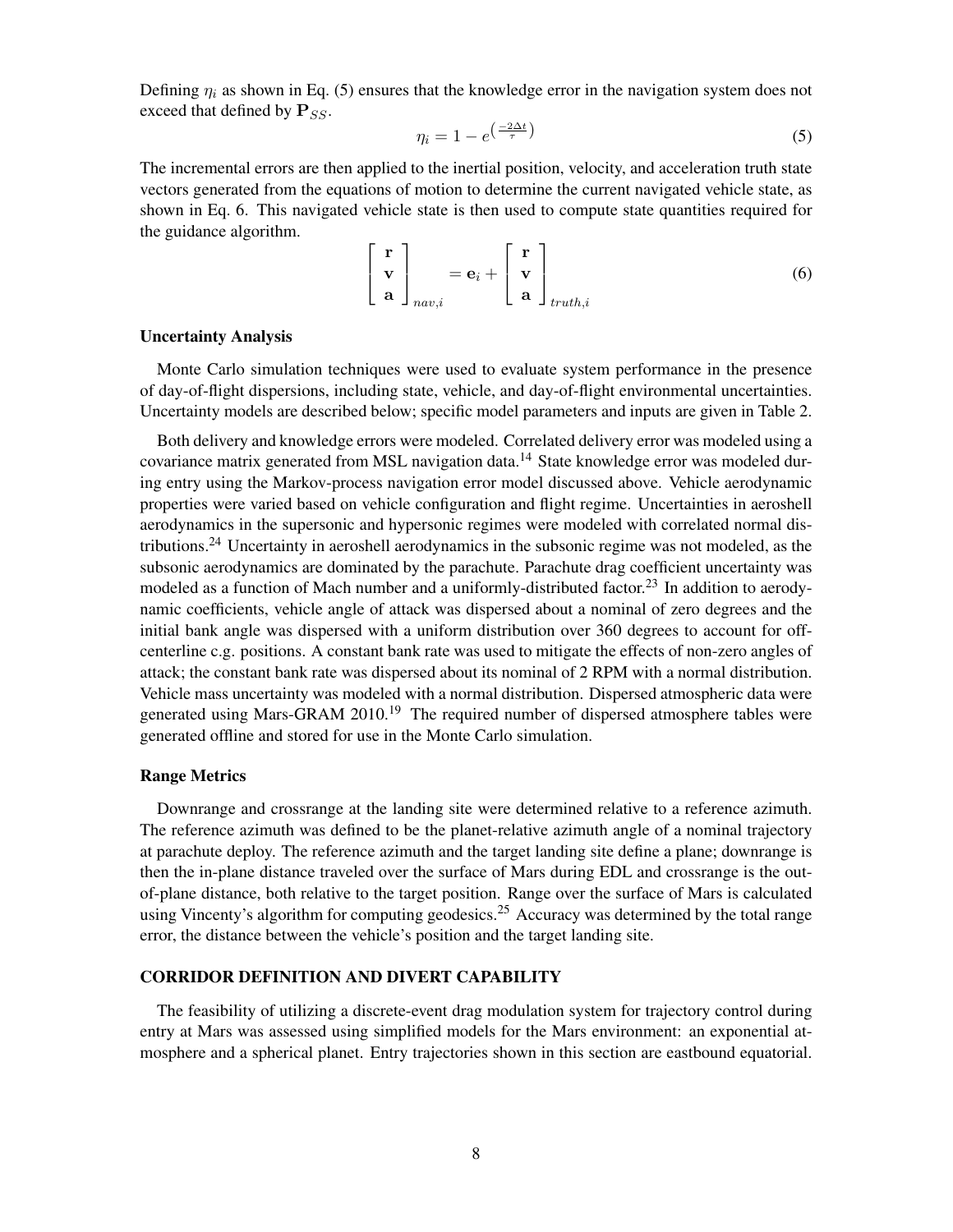| Parameter              | Dispersion<br>min/max or $3\sigma$ | <b>Notes</b>                                         |
|------------------------|------------------------------------|------------------------------------------------------|
| Atmosphere             | model                              | Mars-GRAM, default settings for 6 AUG 2012, 5:17 UTC |
| Hypersonic $C_A$       | $3\%$                              | Correlated with supersonic $C_A^{24}$                |
| Supersonic $C_A$       | 10%                                | Correlated with hypersonic $C_A^{24}$                |
| Hypersonic $C_N$       | 5%                                 | Correlated with supersonic $C_N^{24}$                |
| Supersonic $C_N$       | 8%                                 | Correlated with hypersonic $C_N^{24}$                |
| Parachute $C_D$ factor | $+1$                               | MSL DGB parachute <sup>23</sup>                      |
| Trim angle of attack   | $2 \deg$                           | Accounts for off-centerline c.g. positions           |
| Initial bank angle     | $\pm 180$ deg                      | Covers all possible c.g. offset orientations         |
| Bank angle rate        | 5%                                 |                                                      |
| Vehicle mass           | $2 \text{ kg}$                     | Ref. 24                                              |
| EI velocity            | $0.65 \text{ m/s}$                 | Correlated delivery error <sup>14</sup>              |
| EI flight-path         | $0.018$ deg                        | Correlated delivery error <sup>14</sup>              |
| EI azimuth             | $0.006$ deg                        | Correlated delivery error <sup>14</sup>              |
| EI latitude            | $0.013$ deg                        | Correlated delivery error <sup>14</sup>              |
| EI longitude           | $0.017$ deg                        | Correlated delivery error <sup>14</sup>              |
| EI altitude            | $1.17 \text{ km}$                  | Correlated delivery error <sup>14</sup>              |
| State knowledge        | model                              | Markov-process with MSL knowledge error estimate     |

<span id="page-8-0"></span>Table 2. Monte Carlo Simulation Uncertainty Model Parameters and Inputs

The MER-B entry interface state is used: EI inertial velocity of 5.5 km/s and EI inertial flight-path angle of  $-11.47$  $-11.47$  $-11.47$  deg.<sup>1</sup>

The entry corridor for the drag modulation systems is defined by two trajectories: the minimum- $\beta$ trajectory, which carries the drag skirt all the way to the surface, and the maximum- $\beta$  trajectory, which jettisons the drag skirt at EI. For a given entry range, the most shallow EI flight-path angle possible is achieved by the minimum- $\beta$  trajectory, while the steepest possible EI flight-path angle possible is achieved by the maximum- $\beta$  trajectory. The range of potential EI flight-path angles bounded by these trajectories defines the entry corridor. Figure [4](#page-9-0) (a) and (b) show example corridorbounding trajectories at Mars. The minimum-β trajectory decelerates higher in the atmosphere and requires a more shallow EI flight-path angle to achieve a given range. The maximum- $\beta$  trajectory decelerates lower in the atmosphere and requires a more steep EI flight-path angle to achieve a given range.

From a given EI state, the maximum- $\beta$  trajectory will have the longest possible entry range and the minimum- $\beta$  trajectory will have the shortest possible entry range. The difference between these ranges is the total divert capability of the vehicle; jettisoning the drag skirt at different points during the trajectory will result in intermediate ranges. Figure [5\(a\)](#page-9-1) shows total entry range as a function of drag skirt jettison time and planet-relative velocity. Early jettisons result in a range of approximately 725 km and late jettisons result in a range of approximately 615 km, resulting in a divert capability of over 100 km. The slope of the jettison time versus range curve,  $\Delta$ (range)/ $\Delta$ (jettison time), is the range control sensitivity at any given time. Peak control sensitivity roughly corresponds to peak deceleration (for the minimum- $\beta$  entry), as shown in Figure [6.](#page-10-0) This peak occurs near the middle of the flight, indicating that jettison must be acceptable both before and after peak deceleration (and peak heating) to capitalize fully on the available range control authority. Figure [5\(b\)](#page-9-2) shows that the change in entry range with vehicle velocity at jettison is nearly linear. While not explored in this study, this relationship may provide an avenue for future development of a simple guidance law.

Figure [7](#page-10-1) shows bounding minimum- and maximum- $\beta$  trajectories for three atmospheric density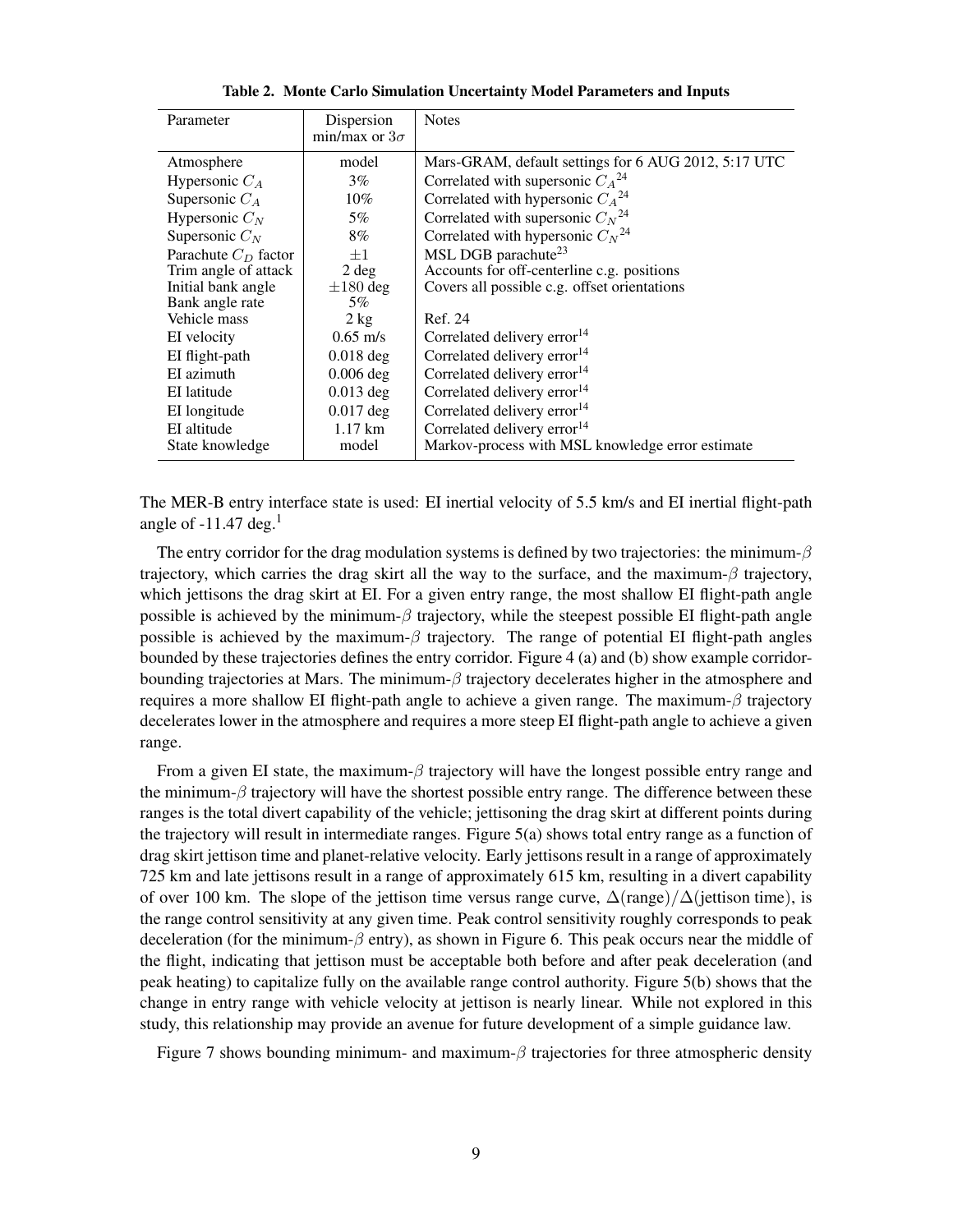

<span id="page-9-0"></span>Figure 4. Example corridor-bounding entry trajectories for a drag modulation vehicle at Mars.

<span id="page-9-1"></span>

<span id="page-9-2"></span>Figure 5. Total entry range as a function of jettison time and velocity.

biases:  $-30\%$  (red), nominal (black), and  $+30\%$  (blue). Each of these sets of trajectories shows that the vehicle is capable of range diverts over 100 km. More significantly, there exists a nearly 50 km range "window" between the minimum- $\beta$ , low-density trajectory and the maximum- $\beta$ , highdensity trajectory (the two central red and blue trajectories, respectively). This provides an estimate of the remaining range control authority available under off-nominal atmospheric conditions, and indicates that discrete-event drag modulation may be feasible for entry at Mars.

## EDL PERFORMANCE

## Mission Design

The EI state and target landing site used for the rest of this study are given in Table [3.](#page-11-0) The landing site corresponds to Gale Crater, MSL's landing site. The EI state was selected to match the velocity of the MER-B entry. The EI flight-path angle was selected to be more shallow than MER-B's value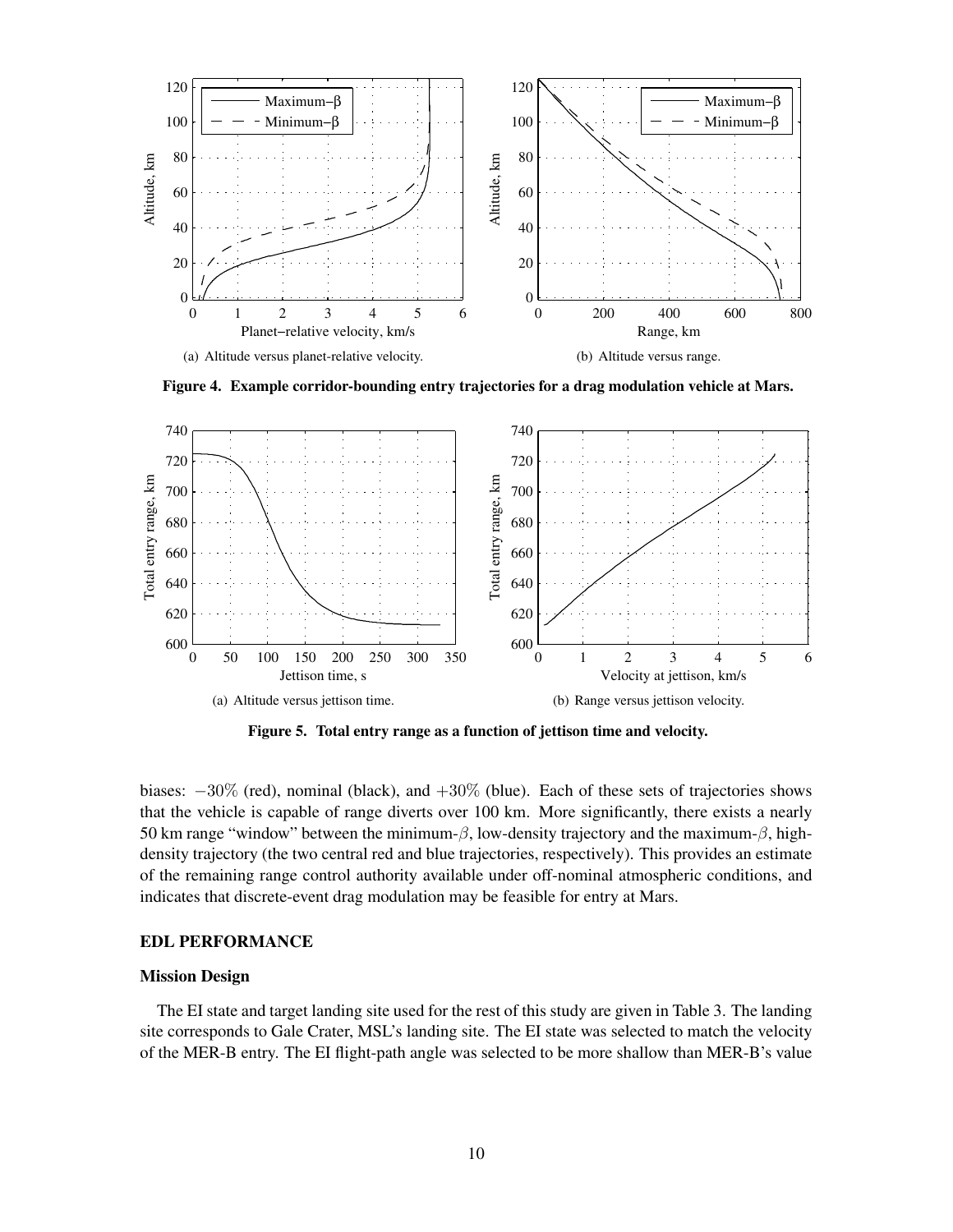

<span id="page-10-0"></span>Figure 6. Change in total entry range as a function of drag skirt jettison time; nominal g-load at jettison time.



<span id="page-10-1"></span>Figure 7. Altitude versus downrange for corridor-bounding trajectories over three different density profiles.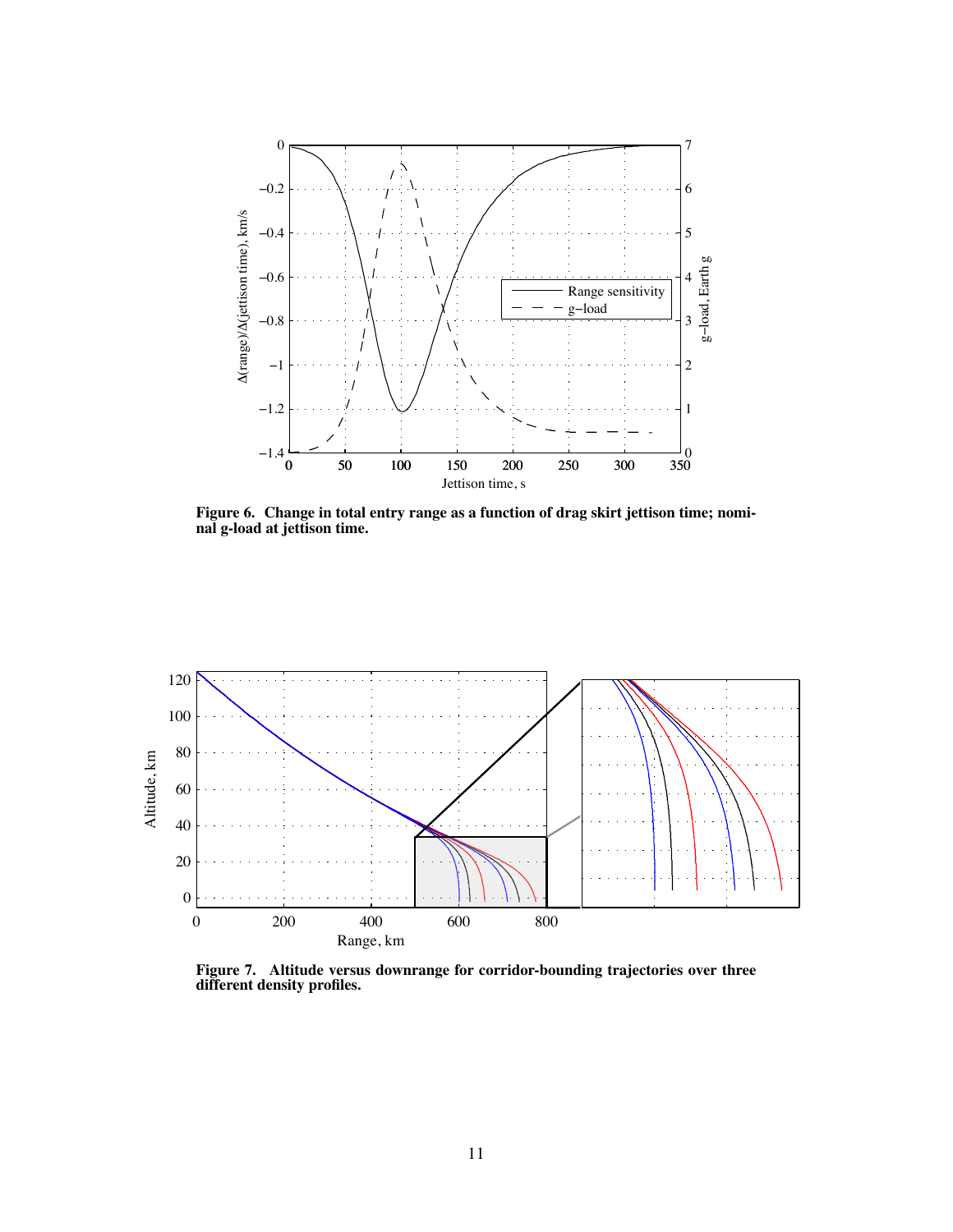of -11.47 deg to accommodate the lower initial  $\beta$  of the proposed EDL architecture. The EI latitude and longitude were selected to line up the EI point with the target landing site while maintaining an initial azimuth of 45 deg. For this EI-target pair, the flight range is approximately 900 km.

The selection of the initial position is critical and places a constraint on interplanetary navigation performance, since drag modulation vehicles have no out-of-plane (crossrange) control authority. The EI state error can be tailored to reduce specific initial state errors;<sup>[26](#page-19-19)</sup> this strategy should be used to minimize initial crossrange and azimuth errors for drag modulation EDL systems to minimize the effect of their lack of out-of-plane control authority on terminal accuracy.

| Item                  | Parameter                                                                                                                   | Nominal value                                                                               |
|-----------------------|-----------------------------------------------------------------------------------------------------------------------------|---------------------------------------------------------------------------------------------|
| Entry interface state | Altitude<br>Geodetic latitude<br>Longitude<br>Inertial velocity magnitude<br>Inertial flight-path angle<br>Inertial azimuth | $125 \text{ km}$<br>$-16.258$ deg N<br>127.165 deg E<br>$5.5$ km/s<br>$-11.0$ deg<br>45 deg |
| Target                | Altitude<br>Latitude<br>Longitude                                                                                           | $-1.5$ km<br>$-5.4$ deg<br>137.7 deg                                                        |

<span id="page-11-0"></span>Table 3. Trajectory Parameters

#### Nominal Performance

The nominal guided entry performance of the proposed EDL architecture was assessed through numeric simulation using mode 1 of the algorithm (parachute deploy target). Figure [8](#page-12-0) shows the simulated nominal trajectory, including the trajectory of a single piece of the jettisoned drag skirt. The jettison event occurs near 175 s and the parachute is deployed at 450 m/s. After drag skirt jettison, the vehicle's higher  $\beta$  causes the trajectory to immediately steepen (Figure [8\(a\)\)](#page-12-1), but also significantly reduces the sensed deceleration (Figure [8\(b\)\)](#page-12-2). The peak hypersonic peak deceleration is approximately 6 g; while parachute opening loads reach 9 g, parachute inflation is not modeled, so this number may be inaccurate. Range error is approximately 300 m at parachute deploy, increasing to 4.7 km at touchdown. This increase in range error during parachute descent is due to the relatively shallow flight-path angle of -27 deg at parachute deploy: the vehicle still has significant horizontal velocity well into the parachute descent (Figure  $8(c)$ ).

The jettisoned drag skirt segments are conservatively assumed to have a  $C_D$  of 1.0. Post-jettison, the vehicle has a  $\beta$  of approximately 90 kg/m<sup>2</sup> and each skirt segment has a  $\beta$  of 15.5 kg/m<sup>2</sup>. This difference in  $\beta$  between the vehicle and jettisoned skirt segments provides a favorable jettison scenario, where re-contact is unlikely, even with a conservative  $C_D$ . A higher  $C_D$  for the skirt segments would only increase the difference in β. Figure [8\(d\)](#page-12-4) shows that re-contact does not appear to be an issue for this trajectory.

#### Monte Carlo Simulation Results

Monte Carlo simulation was used to assess the performance of the proposed EDL architecture in the presence of day-of-flight uncertainties for all three guidance modes. A sample size of 1000 was used for each Monte Carlo simulation. Results are summarized in Table [4](#page-15-0) and uncertainty inputs are given above in Table [2.](#page-8-0)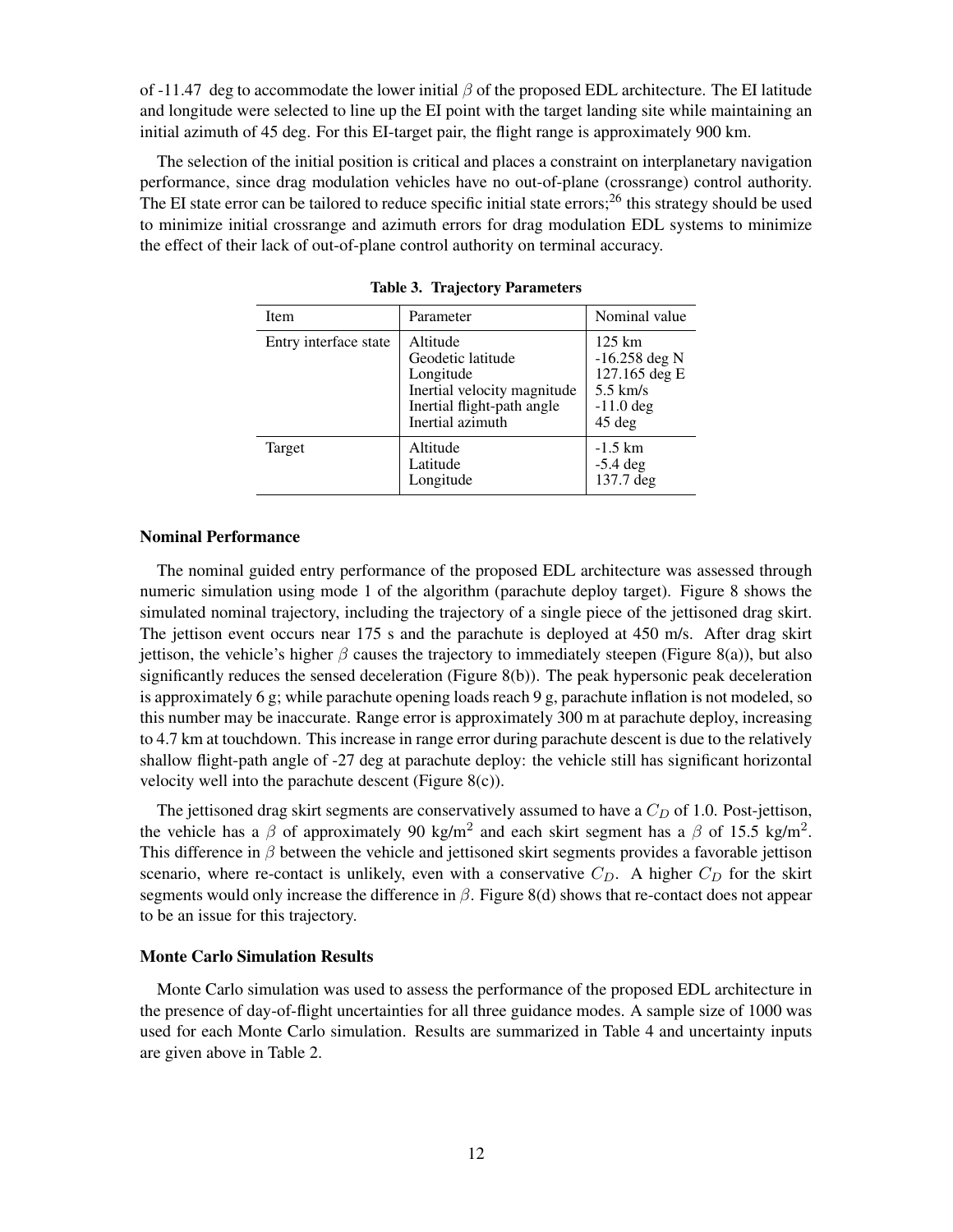<span id="page-12-3"></span><span id="page-12-1"></span>

<span id="page-12-4"></span><span id="page-12-2"></span><span id="page-12-0"></span>Figure 8. Nominal entry trajectory for guidance mode 1.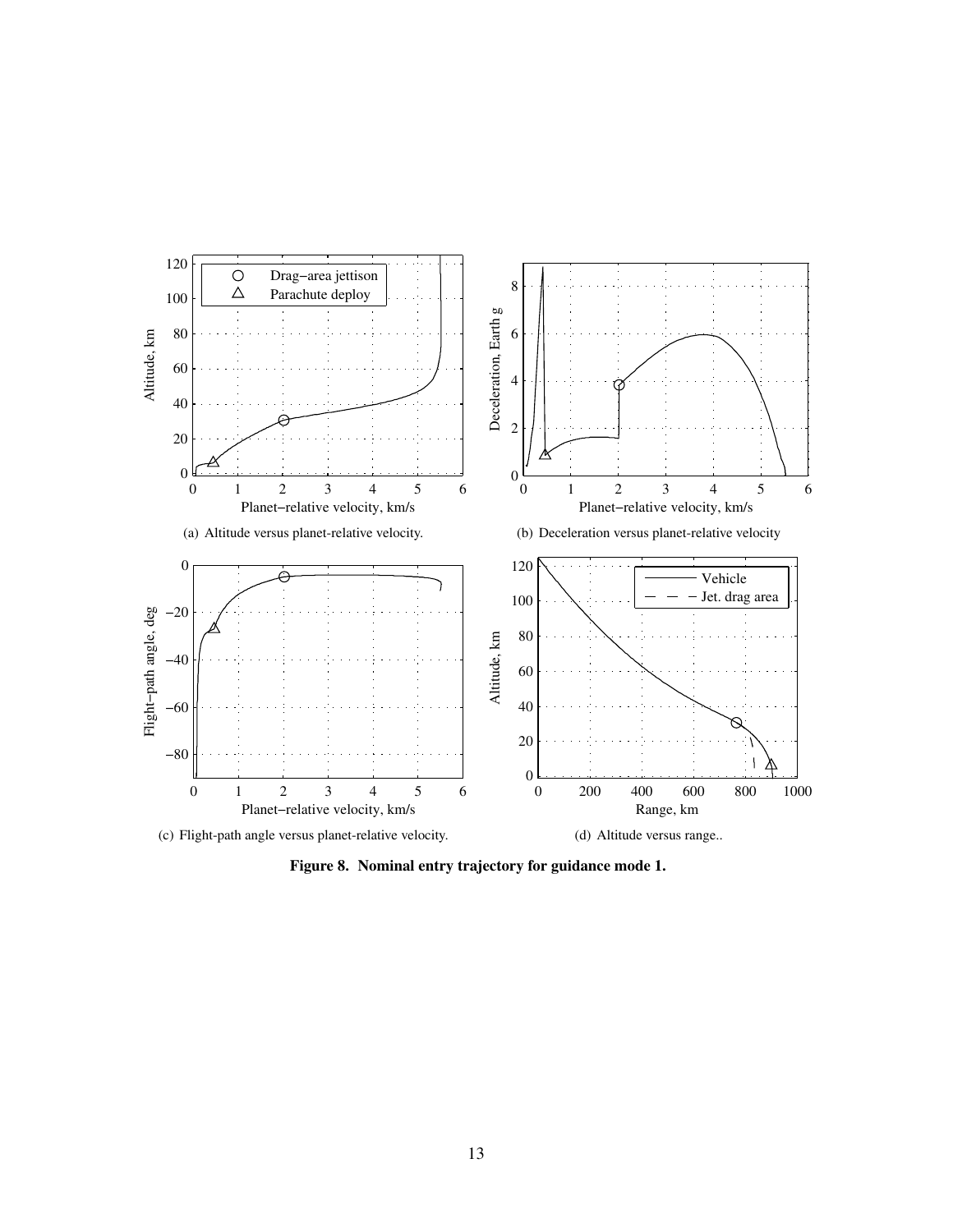Figure [9](#page-16-0) shows the nominal and dispersed entry trajectories for guidance mode 1. Figure [9\(a\)](#page-16-1) shows that, while the range of expected conditions is relatively small prior to drag skirt jettison, the range of drag skirt jettison times lead to a much wider range of conditions post-jettison. Figure [9\(b\)](#page-16-2) highlights the range of conditions over which the drag skirt is jettisoned. However, similar trends emerge across all trajectories. For this EI-target pair, all jettisons occur after hypersonic peak deceleration (and peak heating). This is due to intentional bias of the jettison point towards the end of the trajectory to improve terminal accuracy; the bias is created by choosing a relatively short target range that forces the vehicle to retain the drag skirt for more of the trajectory. This strategy also reduces peak heat rate and integrated heat load, because the vehicle retains its minimum  $\beta$  through peak heating at approximately 4.8 km/s (Figure [9\(c\)\)](#page-16-3). This results in a more benign heating environment than that predicted for the MER entries. Specifically, the mean plus  $3\sigma$  heat rate for this system is over 30% lower than that of MER; integrated heat load is nearly  $20\%$  lower.<sup>[16](#page-19-9)</sup> These low heat rates indicate that the heritage SLA561V forebody heat shield material may be used with considerable margin in this EDL architecture. Peak deceleration is similar to that of MER: the reduction in peak deceleration from the more shallow EI flight-path angle used for this trajectory, relative to MER, is largely countered by the decrease in  $\beta$  of the vehicle.<sup>[16](#page-19-9)</sup> Lastly, the step change in sensed deceleration at jettison becomes much smaller as jettison time increases. Late-jettison trajectories maintain a higher altitude for longer, then dive more steeply post-jettison to the parachute deploy point.

Figure [10](#page-16-4) shows trajectories for a single drag skirt segment for the mode 1 Monte Carlo simulation data. Again, a  $C_D$  of 1.0 was used for the drag skirt segment. The range of drag skirt jettison times leads to a relatively large drag skirt impact footprint (Figure [10\(a\)\)](#page-16-5). However, Figure [10\(b\)](#page-16-6) shows that the minimum separation distance at vehicle touchdown is nearly 20 km, with an average separation distance near 75 km. Additionally, the separation after 3 s is found to be above 100 m, which compares very favorably to the MER requirement for heat shield separation of 21 m in 3 s.<sup>[27](#page-19-20)</sup>

Overall, hypersonic flight performance and drag skirt jettison results were similar for all three guidance modes, as shown in Table [4.](#page-15-0) All three modes exhibit a more benign heating environment relative to the MER EDL system and preserve at least 70 s of parachute descent time. However, significant differences are present in the parachute deploy conditions and in terminal accuracy.

Significantly, terminal accuracy is competitive with the MSL requirement (within 10 km of the target landing site), even for mode 1. While mode 1 does not satisfy the requirement at touchdown, its mean plus  $3\sigma$  range error at parachute deploy is only 6.35 km. The mode 1 touchdown range error is larger due to the unaccounted-for bias incurred during parachute descent, which raises the total error to 11.28 km. Modeling the parachute descent, as done in mode 2, effectively removes this bias, reducing the total range error (mean plus  $3\sigma$ ) to 5.54 km, well within the MSL accuracy requirement. The addition of the range-based parachute trigger in mode 3 further improves landed accuracy, with a mean plus  $3\sigma$  range error of only 3.11 km and a maximum below 5 km. Figure [11](#page-17-0) shows the component range error probability density functions for all three modes. Figure [11\(a\)](#page-17-1) shows that modeling the parachute descent phase (mode 2) removes the touchdown range bias, but without changing the overall shape of the distribution of range error relative to mode 1. In contrast, adding the range-based parachute trigger (mode 3) reduces the variability of the range error by shrinking the standard deviation. Figure [11\(b\)](#page-17-2) shows that crossrange error is approximately constant, with a constant bias of about 0.5 km, regardless of guidance mode. This is the expected behavior, as the vehicle does not possess any out-of-plane control authority. Lastly, Figure [11\(c\)](#page-17-3) shows the total touchdown range error cumulative density functions for all three modes,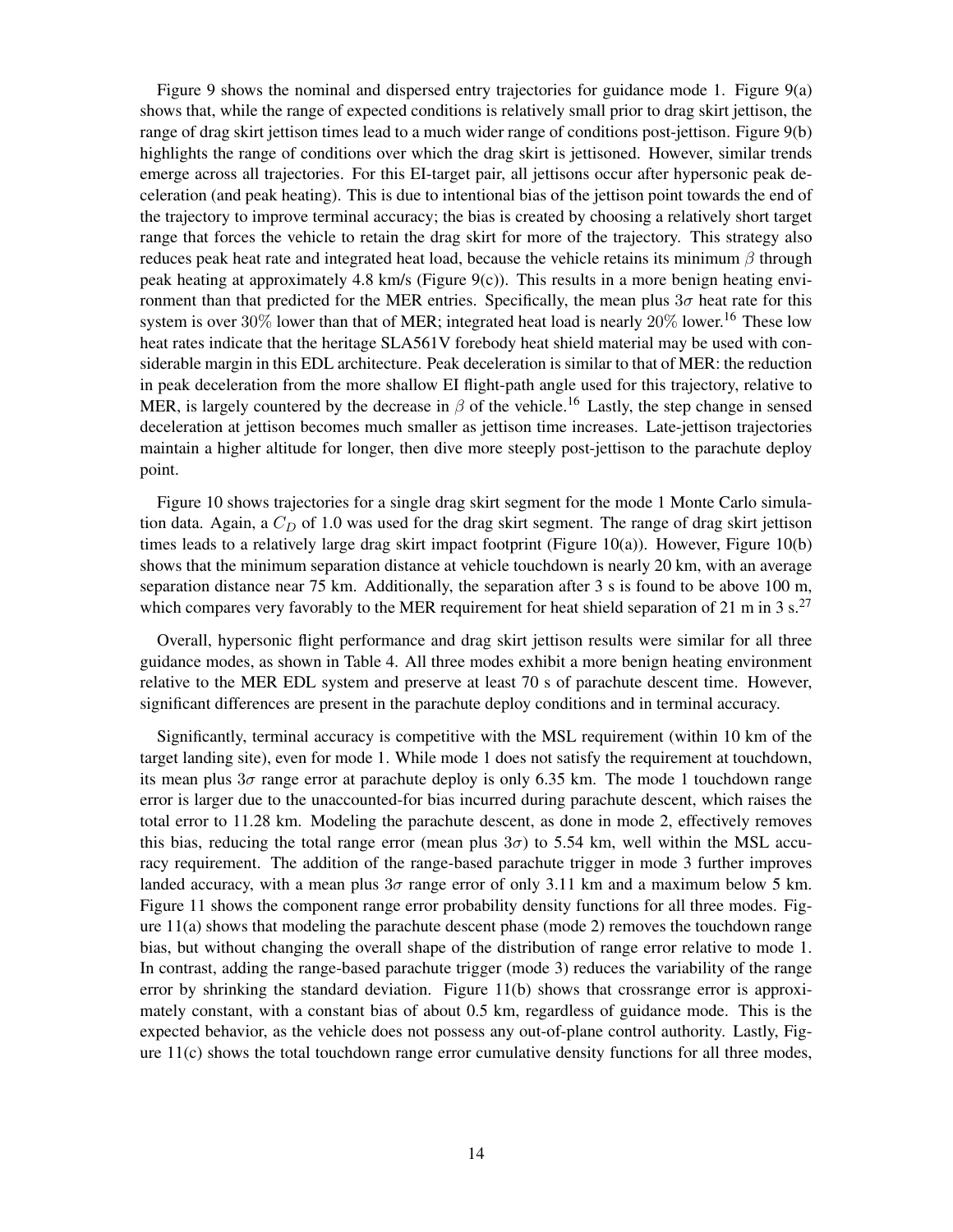and highlights the improvements in performance from modeling the parachute descent and including a range-based parachute trigger. Interestingly, the larger improvement comes from modeling the parachute descent. These results indicate that the proposed discrete-event drag modulation EDL system is capable of achieving MSL-class landed accuracy without the addition of thrusters, propellant, tanks, or the complexity of lift modulation, a significant improvement relative to the MER EDL system.

Figure [12](#page-17-4) shows the parachute deploy conditions for all three guidance modes. The margined MER parachute deploy criteria are represented by the dashed line, with a dynamic pressure limit of 810 N/m<sup>2</sup>. The dotted line represents the MER parachute design limits, with a dynamic pres-sure limit of 900 N/m<sup>2</sup>.<sup>[16](#page-19-9)</sup> Lines of contestant velocity are shown in grey in 10 m/s increments; the parachute deploy velocity (modes 1 and 2) and box (mode 3) are shown as black lines. For modes 1 and 2 (Figure [12\(a\),](#page-17-5) the parachute deploy conditions are similar. The margined MER deploy box is exceeded, but the peak dynamic pressure at deploy remains below 850  $N/m^2$  for both modes, satisfying the MER design limits. Most trajectories deploy slightly below the trigger velocity of 450 m/s because of latency in the control system. The segmentation into two groups of the deploy conditions is also due to control system latency. This latency is the primary cause of error in the deploy velocity; navigation system error is present, but a smaller contributor. Figure [12\(b\)](#page-17-6) shows the range of parachute deploy conditions for the range-based trigger. Trajectories are grouped near the deploy box boundaries (also in two groups at each boundary, due to latency). The deploy box velocity boundaries ware chosen to satisfy the MER design limit criteria, and while those criteria are satisfied, little margin exists at the top of the deploy box in either Mach or dynamic pressure. However, small excursions from the accepted DGB flight qualification envelope may be acceptable: the MSL program successfully enlarged its DGB parachute and increased the maximum deploy-ment Mach number.<sup>[15](#page-19-8)</sup> Alternately, a reduction in the size of the velocity deploy box will decrease the range of parachute deploy conditions that must be accommodated at the expense of increasing terminal range error.

#### DISCUSSION

The results presented indicate that the proposed discrete-event drag modulation EDL architecture is a feasible option for delivering an MER-class payload to the surface of Mars with MSL-class accuracy. The proposed EDL architecture offers significant benefits over traditional bank-to-steer systems in terms of cost and complexity. Relative to MSL, the proposed architecture reduces the number of jettison events and eliminates the need for an off-centerline c.g., propellent, tanks, and RCS on the aeroshell. Relative to MER, the proposed architecture has a more benign aerothermal environment and superior landed accuracy. The proposed system architecture is largely enabled by advances in approach navigation at Mars and onboard computing capabilities. Precise approach navigation reliably provides a narrow range of in-plane EI states and reduces the need for out-ofplane trajectory control. Modern flight computers are capable of running advanced NPC algorithms, which can take advantage of real-time parameter estimation to provide precision guidance and targeting for discrete-event trajectory control systems.

The proposed EDL architecture may be used as a low-risk technology demonstrator for more ambitious drag modulation systems while still landing useful payload on surface of Mars. Drag modulation is easily extensible to the low- $\beta$  vehicles currently being considered for future highmass Mars missions. The use of a jettisonable drag area deployed prior to launch significantly reduces risk and allows a technology demonstration mission to focus on entry flight performance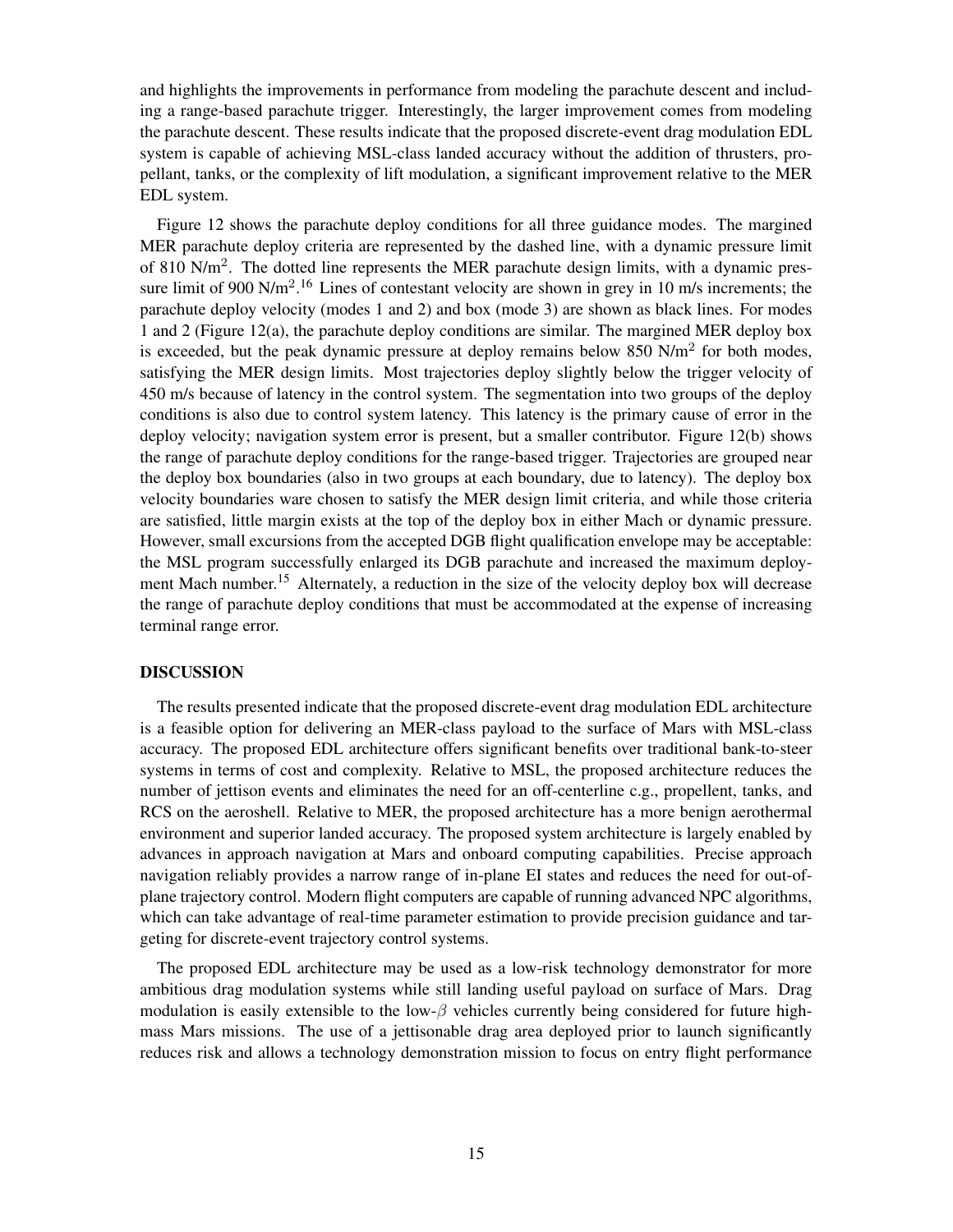| Parameter                                                                                                                                                                                                                                                                                                                                                                                  | Mean                                                                                                 | $\sigma$                                                                              | Mean $-3\sigma$                                                                                    | Mean+ $3\sigma$                                                                                        | Min.                                                                                                 | Max.                                                                                          |
|--------------------------------------------------------------------------------------------------------------------------------------------------------------------------------------------------------------------------------------------------------------------------------------------------------------------------------------------------------------------------------------------|------------------------------------------------------------------------------------------------------|---------------------------------------------------------------------------------------|----------------------------------------------------------------------------------------------------|--------------------------------------------------------------------------------------------------------|------------------------------------------------------------------------------------------------------|-----------------------------------------------------------------------------------------------|
|                                                                                                                                                                                                                                                                                                                                                                                            | Guidance Mode 1: Parachute Deploy Target                                                             |                                                                                       |                                                                                                    |                                                                                                        |                                                                                                      |                                                                                               |
| Drag skirt jettison Mach<br>Parachute deploy altitude, km<br>Parachute deploy velocity, m/s<br>Parachute deploy dynamic pressure, $N/m2$<br>Parachute deploy Mach<br>Parachute deploy range error, km<br>Parachute descent time, s<br>Touchdown range error, km<br>Peak deceleration (hypersonic), Earth g<br>Peak heat rate, W/cm <sup>2</sup><br>Integrated heat load, J/cm <sup>2</sup> | 10.23<br>5.89<br>447.49<br>760.44<br>1.98<br>2.12<br>95.24<br>5.17<br>6.06<br>30.16<br>2276          | 2.06<br>0.41<br>2.27<br>26.16<br>0.01<br>1.41<br>6.18<br>2.04<br>0.19<br>0.58<br>47.7 | 4.04<br>4.67<br>440.69<br>681.96<br>1.95<br>--<br>76.70<br>44<br>5.48<br>28.41<br>2133             | 16.42<br>7.12<br>454.29<br>838.92<br>2.01<br>6.35<br>113.78<br>11.28<br>6.64<br>31.91<br>2419          | 3.72<br>4.63<br>443.97<br>657.33<br>1.95<br>0.07<br>76.52<br>0.82<br>5.42<br>28.58<br>2180           | 16.45<br>7.71<br>450.18<br>848.56<br>2.01<br>8.77<br>115.22<br>12.48<br>6.68<br>31.95<br>2466 |
| Guidance Mode 2: Touchdown Target                                                                                                                                                                                                                                                                                                                                                          |                                                                                                      |                                                                                       |                                                                                                    |                                                                                                        |                                                                                                      |                                                                                               |
| Drag skirt jettison Mach<br>Parachute deploy altitude, km<br>Parachute deploy velocity, m/s<br>Parachute deploy dynamic pressure, $N/m2$<br>Parachute deploy Mach<br>Parachute deploy range error, km<br>Parachute descent time, s<br>Touchdown range error, km<br>Peak deceleration (hypersonic), Earth g<br>Peak heat rate, W/cm <sup>2</sup><br>Integrated heat load, J/cm <sup>2</sup> | 9.24<br>5.94<br>447.65<br>758.06<br>1.98<br>$\overline{a}$<br>95.42<br>1.85<br>6.06<br>30.16<br>2251 | 2.03<br>0.44<br>2.24<br>28.31<br>0.01<br>44<br>6.37<br>1.23<br>0.19<br>0.58<br>40.8   | 3.14<br>4.61<br>440.94<br>673.14<br>1.95<br>44<br>76.30<br>--<br>5.48<br>28.41<br>2128             | 15.34<br>7.27<br>454.37<br>842.98<br>2.01<br>$-$<br>114.54<br>5.54<br>6.64<br>31.91<br>2373            | 3.07<br>4.64<br>443.89<br>574.20<br>1.95<br>$-$<br>76.00<br>0.03<br>5.42<br>28.58<br>2169            | 15.35<br>9.02<br>450.25<br>848.37<br>2.01<br>$-$<br>125.88<br>7.92<br>6.68<br>31.95<br>2411   |
|                                                                                                                                                                                                                                                                                                                                                                                            | Guidance Mode 3: Range-based Parachute Deploy Trigger                                                |                                                                                       |                                                                                                    |                                                                                                        |                                                                                                      |                                                                                               |
| Drag skirt jettison Mach<br>Parachute deploy altitude, km<br>Parachute deploy velocity, m/s<br>Parachute deploy dynamic pressure, $N/m2$<br>Parachute deploy Mach<br>Parachute deploy range error, km<br>Parachute descent time, s<br>Touchdown range error, km<br>Peak deceleration (hypersonic), Earth g<br>Peak heat rate, W/cm <sup>2</sup><br>Integrated heat load, $J/cm2$           | 8.92<br>5.84<br>445.36<br>755.47<br>1.97<br>$\overline{a}$<br>93.98<br>1.10<br>6.06<br>30.16<br>2243 | 2.03<br>0.65<br>23.80<br>48.29<br>0.11<br>44<br>8.91<br>0.67<br>0.19<br>0.58<br>38.5  | 2.83<br>3.88<br>373.95<br>610.60<br>1.64<br>--<br>67.25<br>$\overline{a}$<br>5.48<br>28.41<br>2128 | 15.00<br>7.80<br>516.78<br>900.33<br>2.30<br>$\overline{a}$<br>120.71<br>3.11<br>6.64<br>31.91<br>2359 | 2.80<br>4.20<br>413.73<br>556.50<br>1.82<br>$\overline{a}$<br>72.65<br>0.04<br>5.42<br>28.58<br>2165 | 15.00<br>8.05<br>480.10<br>875.94<br>2.14<br>$-$<br>120.87<br>4.96<br>6.68<br>31.95<br>2393   |

<span id="page-15-0"></span>Table 4. Monte Carlo Simulation Results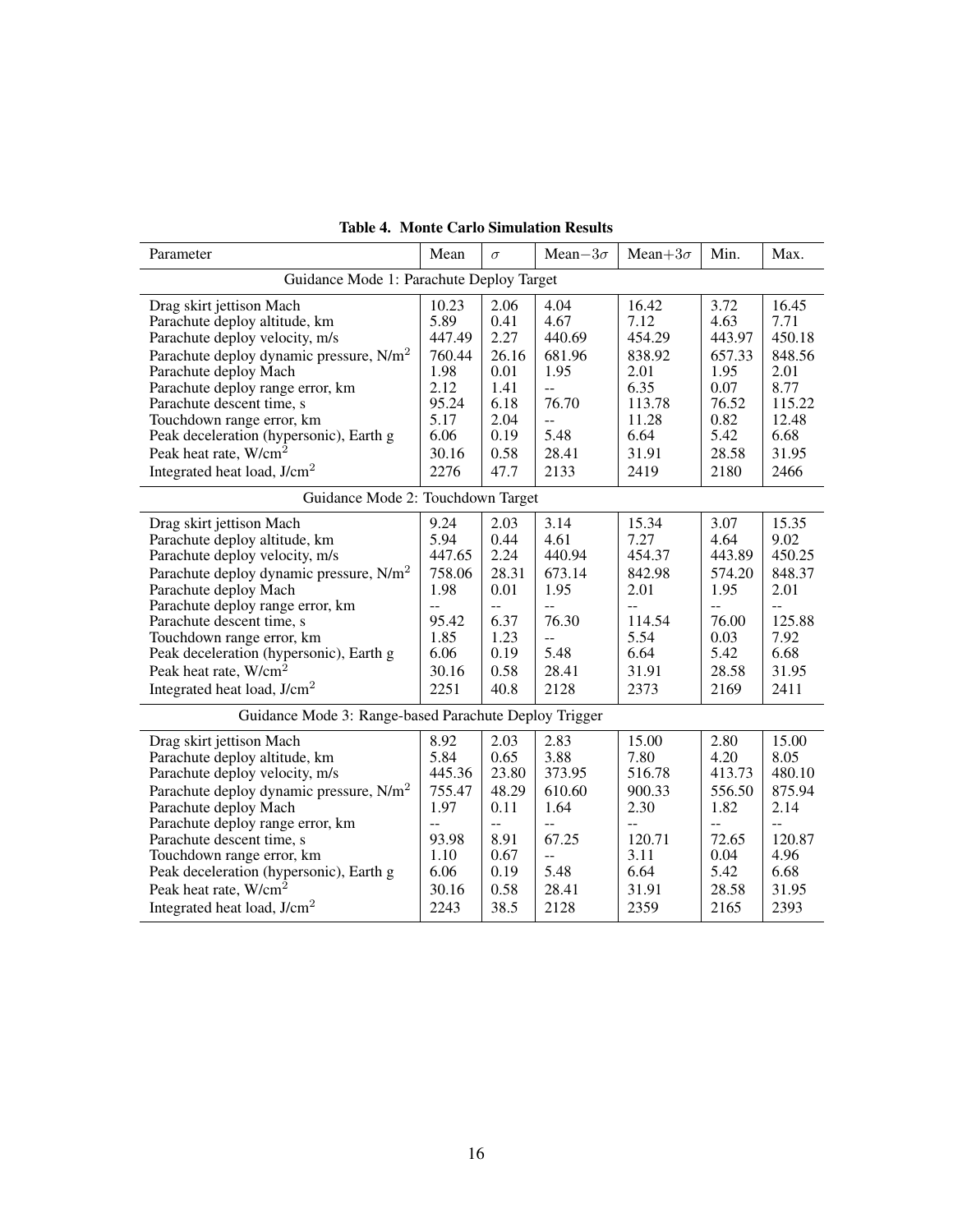<span id="page-16-3"></span><span id="page-16-1"></span>

<span id="page-16-2"></span><span id="page-16-0"></span>Figure 9. Dispersed trajectories for guidance mode 1.

<span id="page-16-5"></span>

<span id="page-16-6"></span><span id="page-16-4"></span>Figure 10. Post-jettison drag skirt segment trajectories.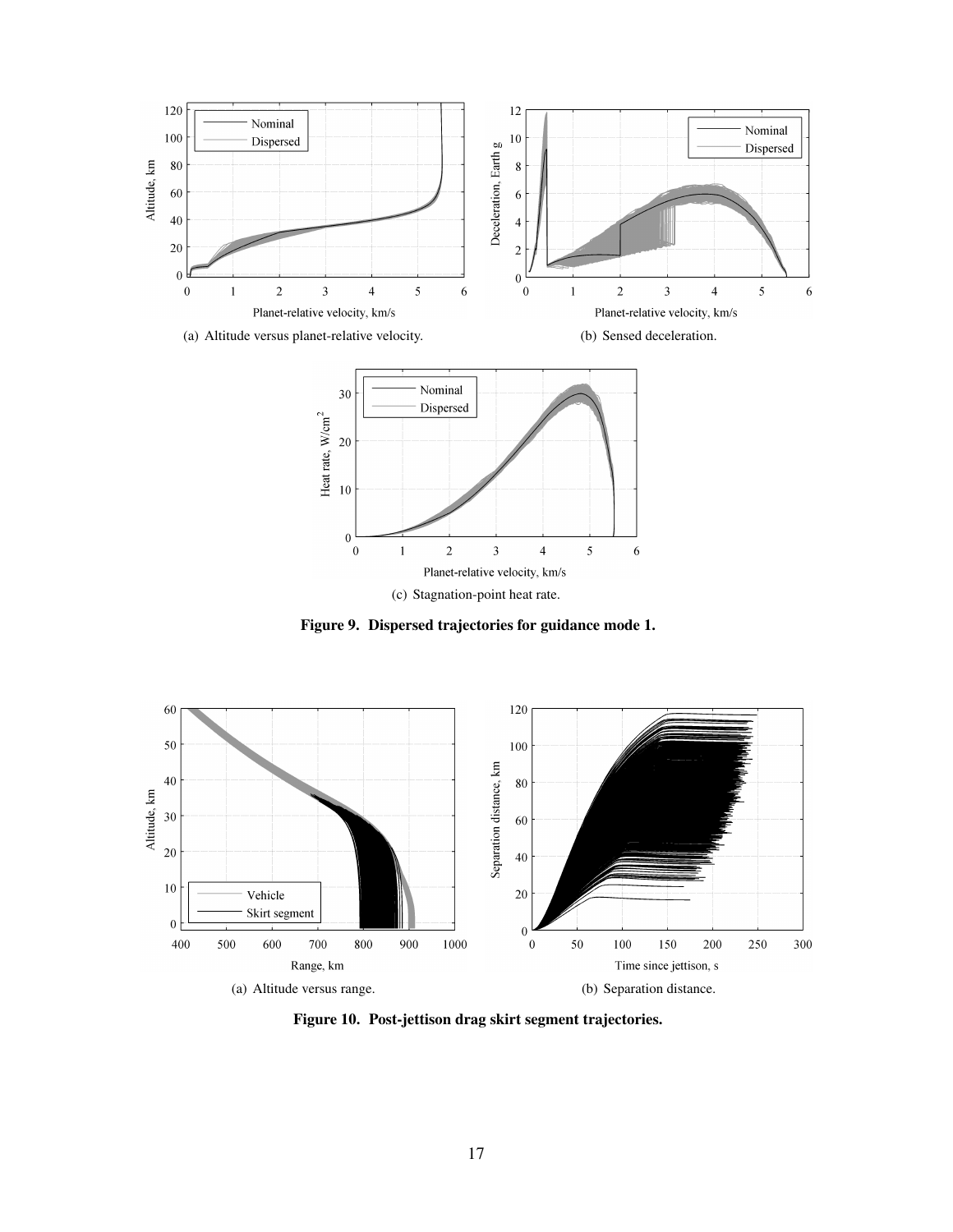<span id="page-17-1"></span>

<span id="page-17-3"></span>(a) Downrange error probability density function.

<span id="page-17-2"></span>(b) Crossrange error probability density function.



<span id="page-17-0"></span>(c) Total range error cumulative distribution function.

Figure 11. Terminal range error for all three guidance modes.

<span id="page-17-5"></span>

<span id="page-17-6"></span><span id="page-17-4"></span>Figure 12. Parachute deploy conditions.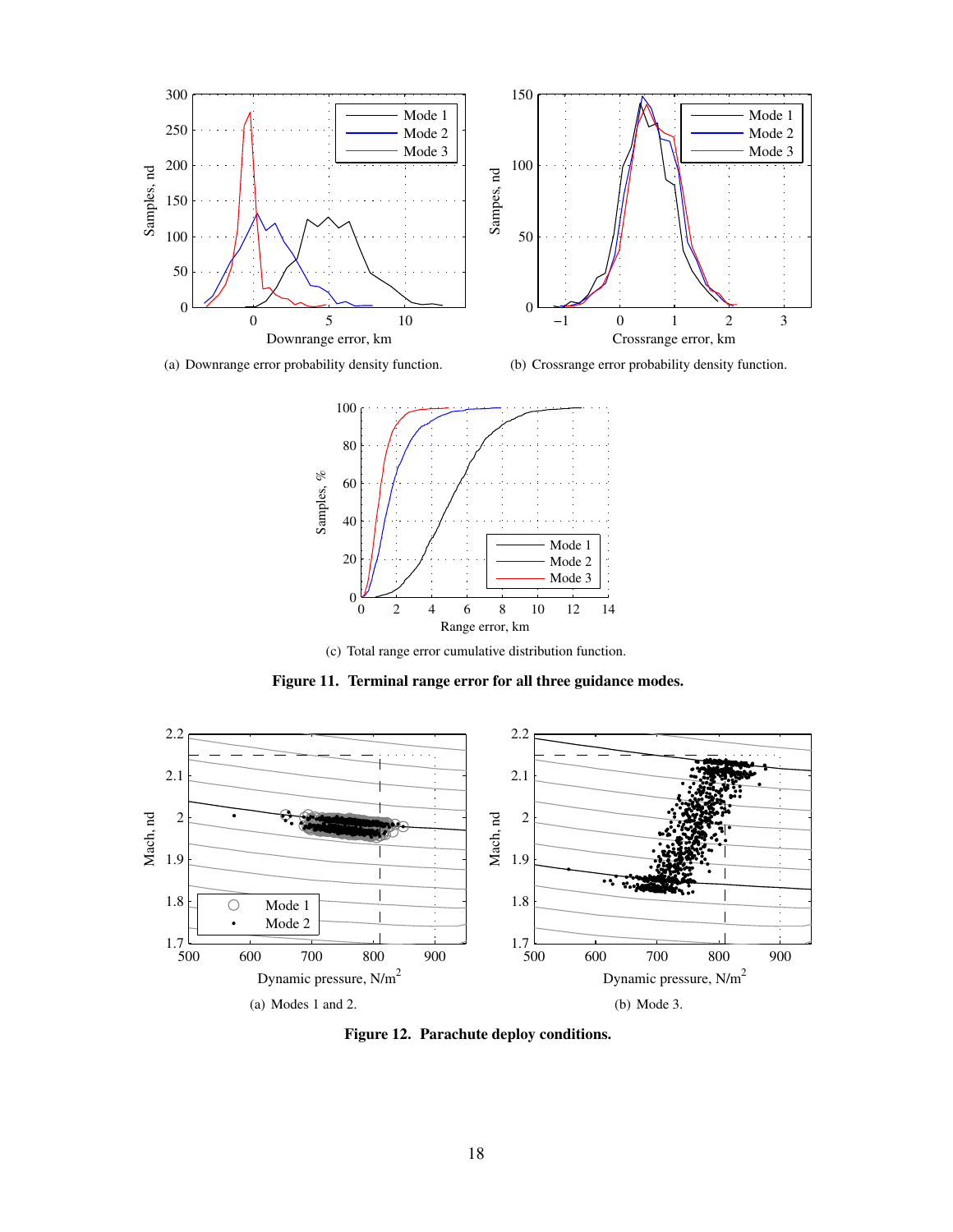of the system concept. Drag modulation trajectory control is a prime candidate for use with large, flexible heat shields, such as those envisioned by NASA's hypersonic inflatable aerodynamic decelerator (HIAD) program. The ability to fly at zero angle of attack reduces the criticality of vehicle aerodynamic properties at asymmetric flight conditions; the absence of RCS eliminates concerns about effector latency and jet interaction with a flexible structure and complex wake flow field; the absence of propellant tanks, propellant, and ejectable ballast masses greatly simplifies packaging, system integration, and operational complexity.

However, the proposed discrete-event drag modulation EDL system creates new challenges. First, the jettison must be accommodated over wide range of Mach numbers. While Mach number independence in this regime mitigates this risk, verification and validation approaches have yet to be developed. Second, the proposed drag-only trajectory control concept has less divert capability available to recover from large, unexpected delivery errors. Given that the presence of such large errors can also overwhelm a traditional bank-to-steer system, this is likely a small increase in overall mission risk relative to a traditional bank-to-steer system.

## **NOTATION**

| $\mathbf{a}$ | acceleration vector, $m/s2$      |               | time, s                               |
|--------------|----------------------------------|---------------|---------------------------------------|
| $\alpha$     | acceleration magnitude, $m/s2$   | $\mathbf{x}$  | random vector                         |
| $C_A$        | axial force coefficient          | $\mathcal{L}$ | random variable                       |
| $C_N$        | normal force coefficient         | v             | inertial velocity vector, m/s         |
| $C_D$        | drag coefficient                 | $v_{wind}$    | wind-relative velocity magnitude, m/s |
| e            | error vector                     | B             | ballistic coefficient, $kg/m2$        |
| $m\,$        | mass, kg                         | $\eta$        | Markov process noise                  |
| P            | covariance matrix                | $\rho$        | atmospheric density, $kg/m3$          |
|              | position vector, m               | $\sigma$      | standard deviation                    |
| $S_{ref}$    | aerodynamic reference area, $m2$ |               | time constant, s                      |
|              |                                  |               |                                       |

## ACKNOWLEDGMENT

This work was supported by a NASA Office of the Chief Technologist Space Technology Research Fellowship.

#### REFERENCES

- <span id="page-18-0"></span>[1] R. D. Braun and R. M. Manning, "Mars Exploration Entry, Descent, and Landing Challenges," *Journal of Spacecraft and Rockets*, Vol. 44, Mar. 2007, pp. 310–323.
- <span id="page-18-1"></span>[2] R. Prakash, P. D. Burkhard, A. Chen, K. A. Comeaux, C. S. Guernsey, D. M. Kipp, L. V. Lorenzoni, G. F. Mendeck, R. W. Powell, T. P. Rivellini, R. Sansom, S. W. Sell, A. D. Steltzner, and D. W. Way, "Mars Science Laboratory Entry, Descent, and Landing System Overview," *2008 IEEE Aerospace Conference*, Big Sky, MT, Mar. 2008, pp. 1–18.
- <span id="page-18-2"></span>[3] M. Schoenenberger, A. Dyakonov, P. Buning, W. Scallion, and J. Van Norman, "Aerodynamic Challenges for the Mars Science Laboratory Entry, Descent and Landing," *41st AIAA Thermophysics Conference*, San Antonio, Texas, June 2009, pp. 1–29.
- <span id="page-18-3"></span>[4] L. L. Levy, "The Use of Drag Modulation to Limit the Rate at Which Deceleration Increases During Nonlifting Entry," Tech. Rep. NASA TN D-1037, Ames Research Center, Washington, DC, Sept. 1961.
- <span id="page-18-4"></span>[5] P. H. Rose and J. E. Hayes, "Drag Modulation and Celestial Mechanics," *7th Annual Meeting of of the American Astronautical Society*, Dallas, TX, Jan. 1961.
- <span id="page-18-5"></span>[6] Z.-S. Kuo, K.-C. Liu, and Y.-S. Chang, "Explicit Guidance of Ballistic Entry Using Improved Matched Asymptotic Expansions," *Transactions of the Japan Society for Aeronautical and Space Sciences*, Vol. 50, Jan. 2007, pp. 121–127.